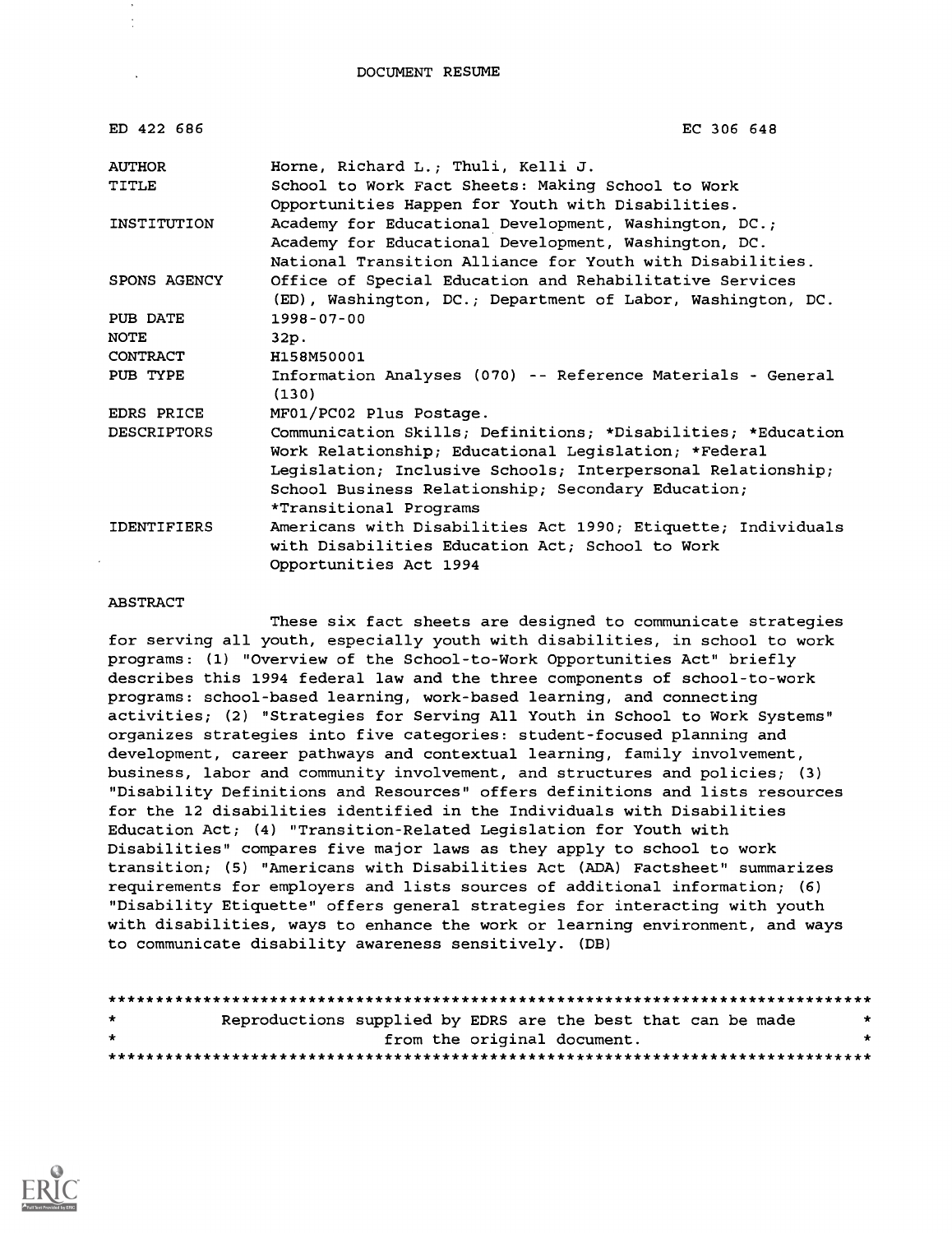

## Making School to Work Opportunities Happen for Youth with Disabilities

These on-line School to Work Fact Sheets are designed to communicate strategies for serving all youth, especially youth with disabilities, in school to work programs. The school to work transition information and resources included here are for educators, employers, parents, youth with disabilities, and others who work and live with youth with disabilities.

Please keep in mind that these fact sheets are not intended to be an exhaustive list of information. Rather, we hope that you can use the information to understand some of the important issues involved in serving youth with disabilities in school to work systems.

- $\blacktriangleright$  Overview of the School-to-Work Opportunities Act
- Strategies for Serving All Youth in School to Work Systems
- Disability Definitions and Resources Ь
- **Transition-Related Legislation for Youth with Disabilities**
- Americans with Disabilities Act (ADA) Factsheet
- Disability Etiquette
- **Credits**

U.S. DEPARTMENT OF EDUCATION Office of Educational Research and Improvement EDUC IONAL RESOURCES INFORMATION CENTER (ERIC)

This document has been reproduced as received from the person or organization originating it

0 Minor changes have been made to improve reprOdUCtion Quality

Points of view or opinions stated in this docu-<br>ment ido inot: necessarily represent iofficial<br>OERI position or policy

C 30648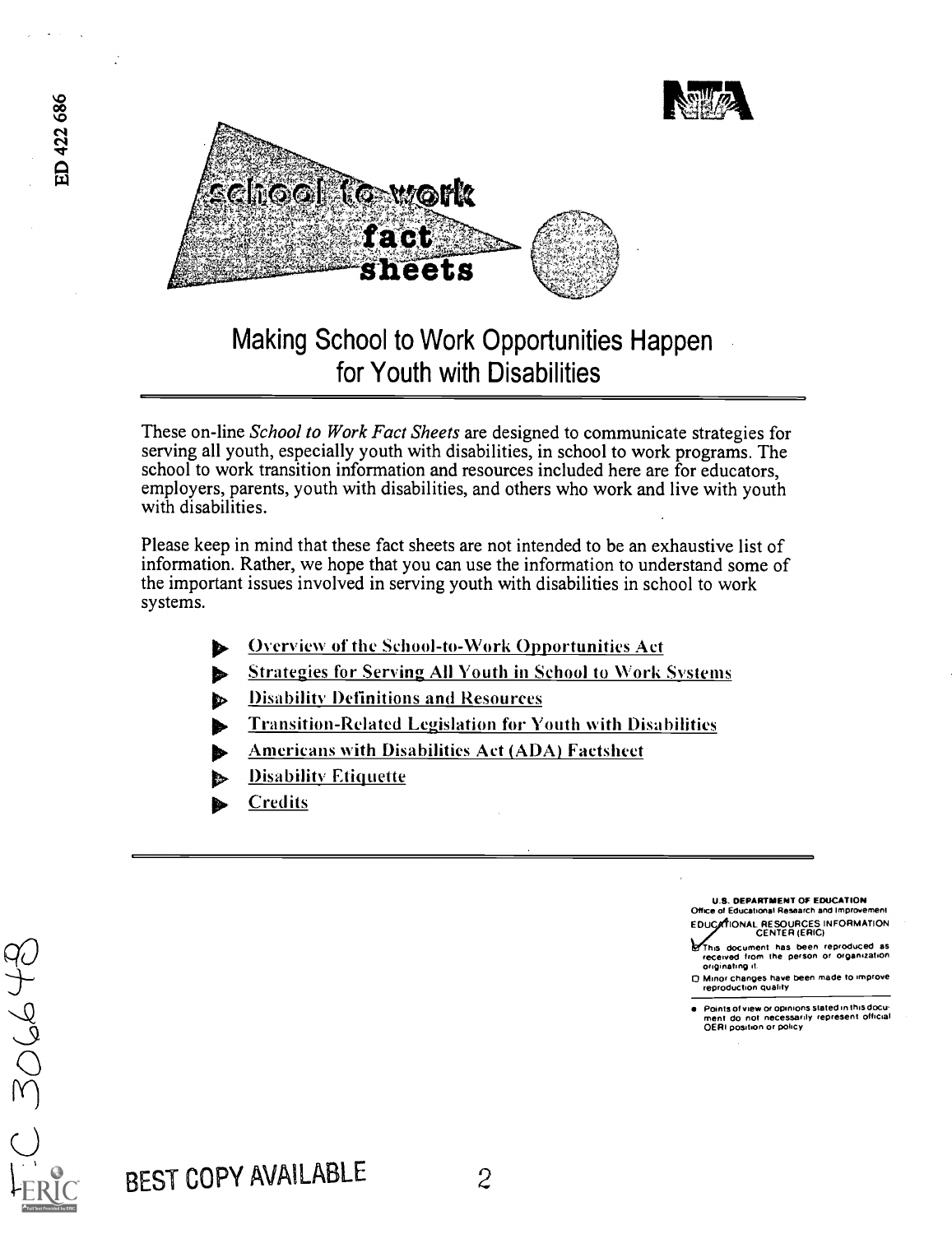### Overview of the School-to-Work Opportunities Act



**Comparison Constraint Constraint SET And School-to-Work Opportunities Act (STWOA) became law on<br>
Refts** May 4, 1994. With its passage came a vision to shape an educational<br>
system that would help build promising futures The School-to-Work Opportunities Act (STWOA) became law on system that would help build promising futures for America's youth by expanding career options for all young people, including those with disabilities. The STWOA ensures the equal access and full participation of all youth, including those with disabilities, in programs and services. It is the intent and purpose of the Act that all youth, regardless of race, color, national origin, gender, disability, or other characteristics, have the same opportunities to participate in all aspects of school to work initiatives and are not subject to discrimination as participants in such programs. The Act guarantees that every interested young person receive an equal opportunity to explore and experience various careers first hand. As a result of emerging school to work programs, all youth will be prepared to be self-supporting, contributing members of our society.

> The STWOA provides a framework to broaden the educational, career, and economic opportunities for all youth through partnerships between businesses, schools, community-based organizations, families, and state and local governments. The Act addresses the career preparation needs of all students through various activities. There is no prescribed model to follow, yet three basic components are necessary to create comprehensive school to work programs. The components are school-based learning, work-based learning, and connecting activities.

School-based learning provides youth with opportunities for career exploration, instruction in academic and technical skills, and guidance in identifying employment and education goals. The objective is to expose youth to career options and encourage them to identify their interests and consider different career majors.

The work-based learning component stresses the involvement of workplaces and communities as active learning environments in the educational process. It calls for making employers joint partners with educators in providing opportunities for all youth to participate in high quality, work-based learning experiences. These experiences and activities are based on and in some type of work setting or simulated work setting, and may include apprenticeships, internships, mentorships, co-ops, on-the job training, career academies, school-based enterprises, occupational/technical labs, job simulation, and the like. The aim of work-based learning is to ensure all youth have a planned job training program and that employment experiences are related to the occupational goal.

Connecting activities focus on the content and development of both school-based and work-based activities. The purpose of connecting activities is to ensure coordination between school-based and work-based learning. Connecting activities seeks to make learning relevant by making the line between school-learning and life invisible.

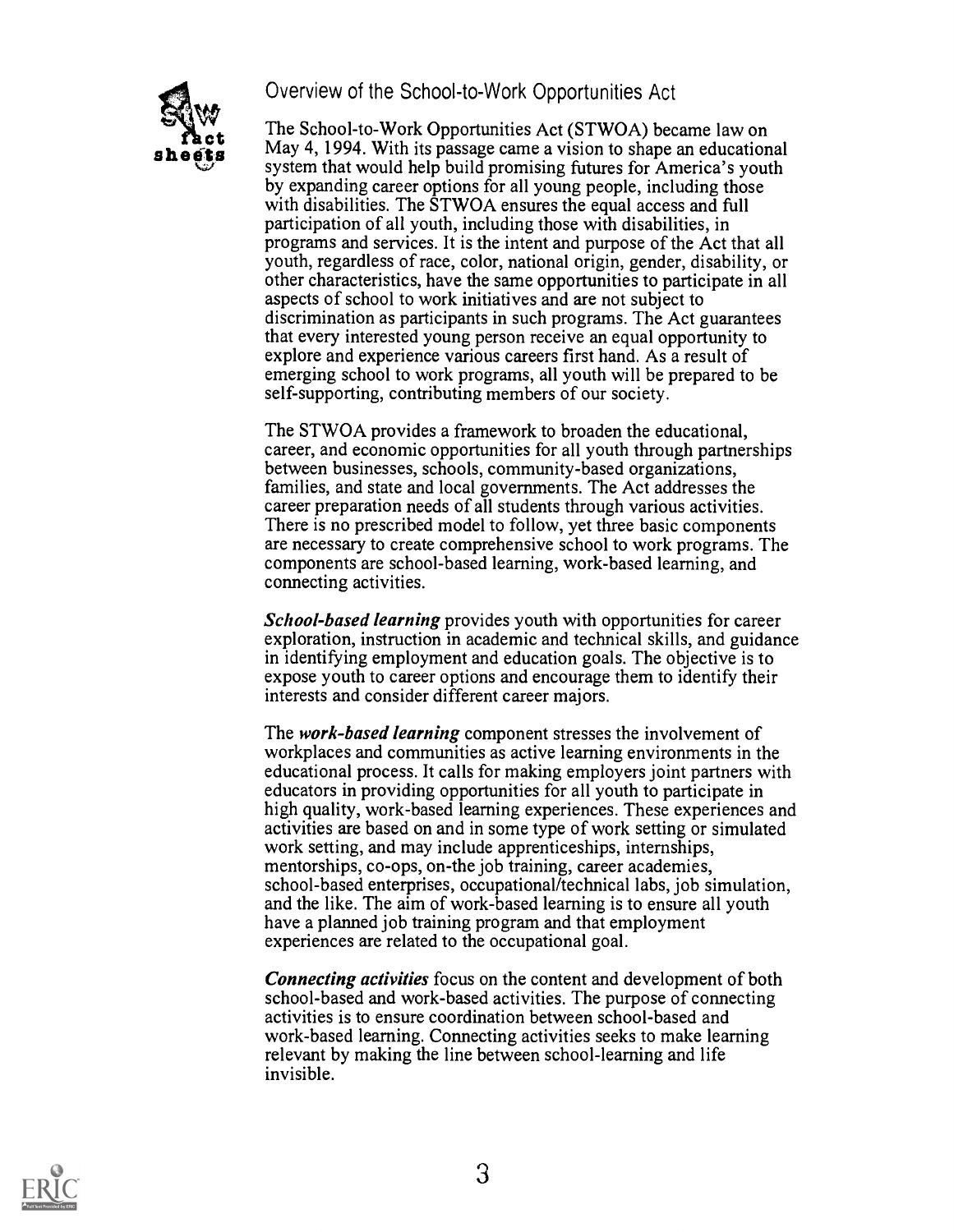Strategies for Serving All Youth in School to Work Systems



**F**  $\alpha$  sheet sheet sheet sheet sheets in the sheets of all youth, including youth with disabilities, in school to work estimines. The strategies are augmention on decree one of  $\alpha$ Presented below are possible strategies to ensure the equal access and school to work activities. The strategies are suggestions and serve as a starting point for further discussion on how to best meet the needs of all youth in school to work systems.

> The strategies are organized around the National Transition Alliance Transition Practices Framework. This framework emerged from ten years of research conducted by the Transition Research Institute at the University of Illinois.

The NTA Framework features five broad categories of practice:

Student-Focused Planning and Development includes practices that focus on planning and developing educational programs for each individual student.

**Career Pathways and Contextual Learning features** school-based and work-based curricula and activities that relate to career exploration and development.

Family Involvement highlights practices that involve parents and families in planning and delivering educational and transition services.

Business, Labor and Community Involvement includes practices that encourage business, labor unions, community service agencies, youth development organizations, government agencies, and other community resources to participate in all aspects of school to work systems.

Structures and Policies represents program practices and characteristics that relate to the effective and efficient delivery of school to work transition services.

We recommend that you share these strategies with other members of your school to work team. Compare the activities you are currently doing to meet needs of all youth with those strategies listed. For example, you may want to ask: Are our current school to work efforts in line with these strategies? In what areas can we improve our school to work system to meet the needs of all students? Are we designing a system to meet the needs of all youth?

Reviewing the list of strategies can help you answer questions like these as well as determine where your school to work efforts have been successful in serving all youth, including youth with disabilities, and to which areas you need to direct future activities.

Student-Focused Planning and Development

• Conduct the necessary assessments, including:

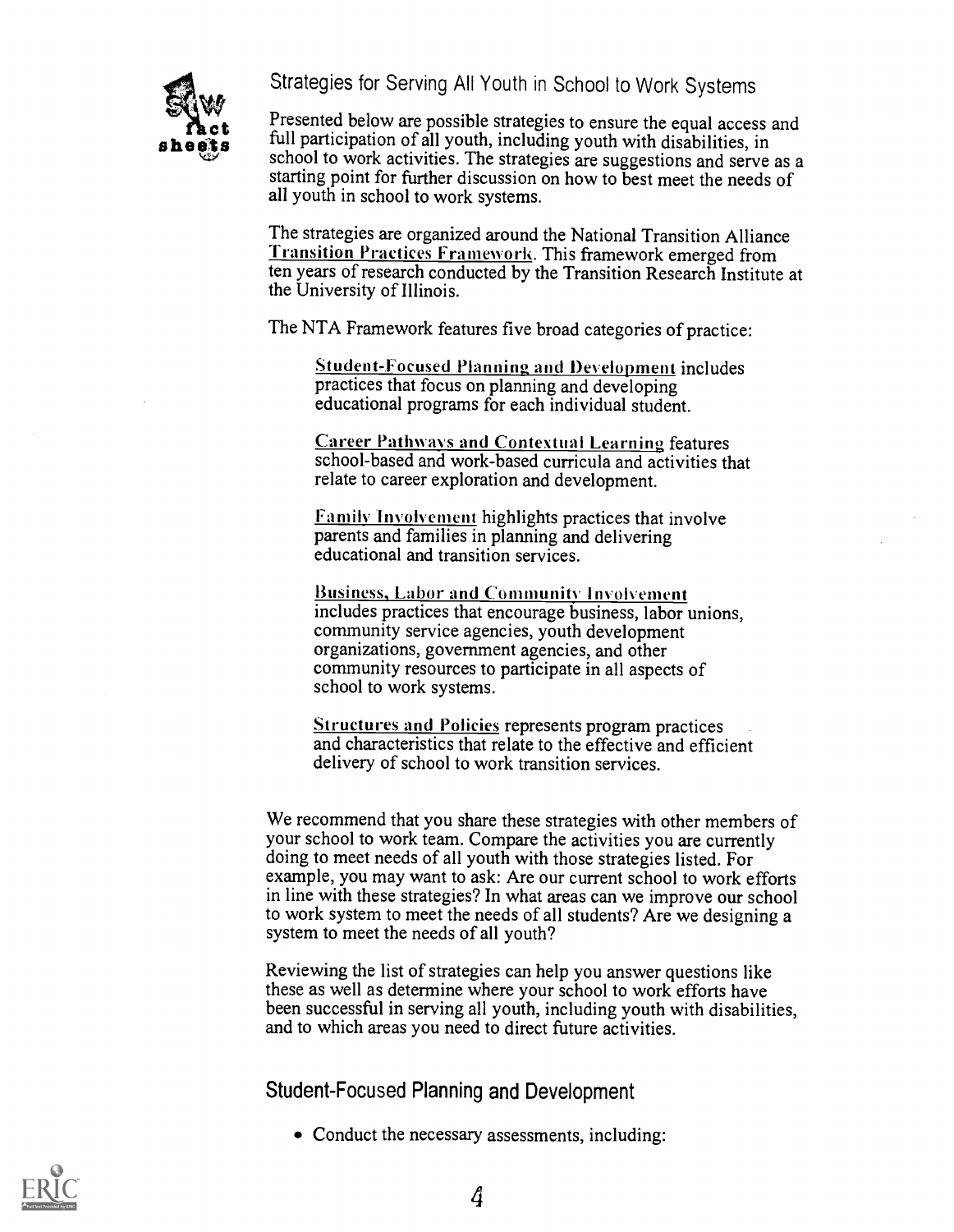- o vocational assessment (e.g., curriculum-based and situational assessment).
- o academic assessment.
- o cognitive assessment.
- o adaptive behavior assessment.
- o authentic assessment methods.
- Provide opportunities for all youth, including youth with disabilities, to complete inventories that assess career interests and experiences.
- Ensure all youth, including youth with disabilities, understand their strengths, interests, learning styles and can share this information with others.
- Include all youth in every level of their educational planning and implementation.
- Provide opportunities for youth with disabilities to lead their Individual Educational Program (IEP) meeting.
- Use the Individual Transition Plan (ITP) as an additional tool to facilitate the successful transition into work, independent living, postsecondary education and training, and recreation.
- Document the interests and preferences of all youth, including youth with disabilities.
- Establish linkages with appropriate community services that may be necessary for all youth, including youth with disabilities, to make a successful transition.
- Provide all youth, including youth with disabilities, with opportunities to acquire knowledge and skills required for the workforce and lifelong learning.
- Allow youth to self-evaluate their progress.
- Provide opportunities for all youth, including youth with disabilities, to learn about, be involved in, and be informed by student leadership organizations.
- Provide all youth, including youth with disabilities, with volunteer experiences so they gain exposure to work.
- Offer life skills instruction, including:
	- o leisure skills training.
	- o social skills training.
	- o self-determination skills training, including goal setting and decision making.
	- o self-advocacy skills training.
	- o independent living skills training.
	- o learning strategies skills training.
- Identify and develop the necessary supports including environmental adaptations, accommodations, and natural supports.

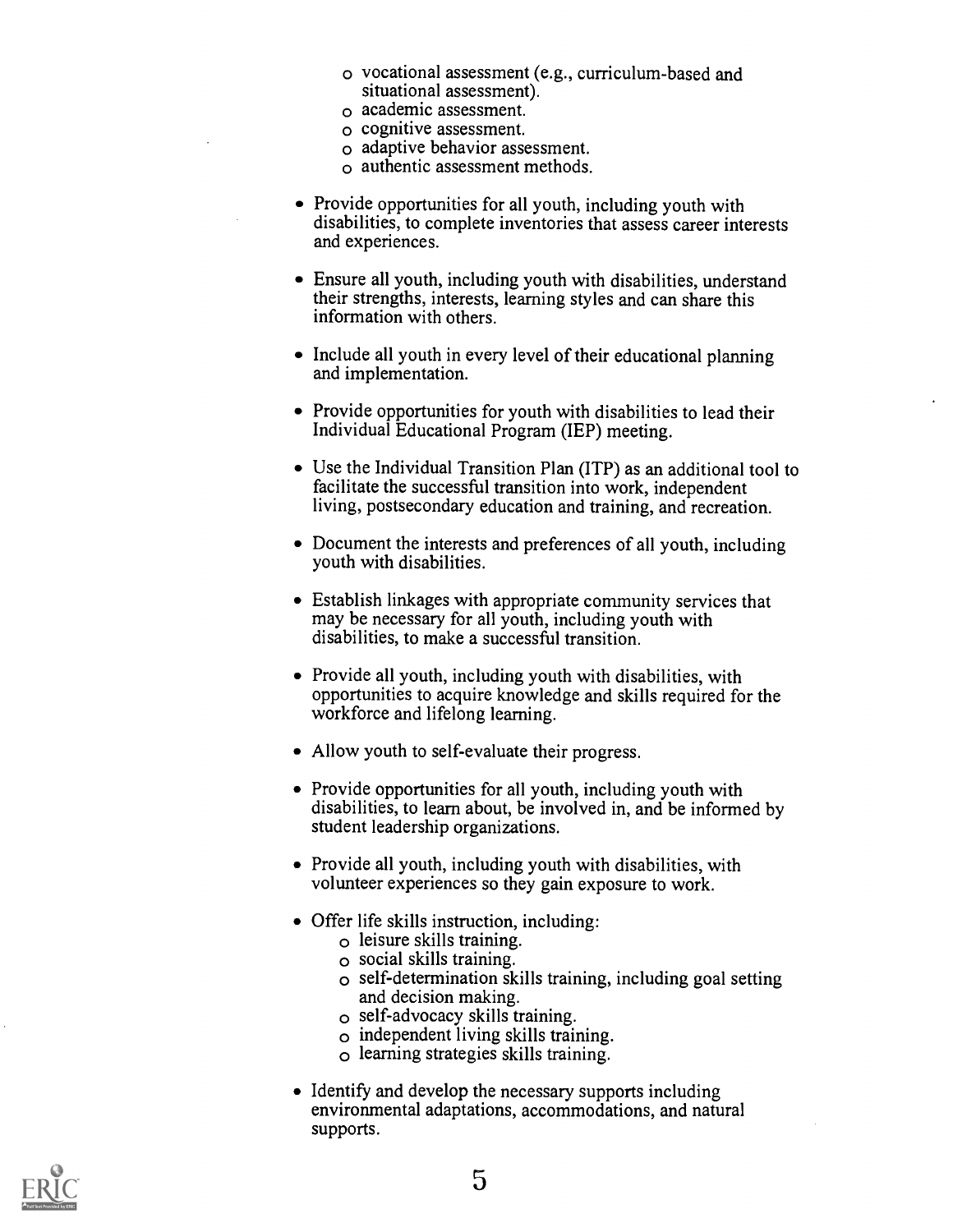- Identify and utilize any necessary assistive technology devices.
- Provide any necessary related services including occupational therapy, physical therapy, speech therapy, transportation.
- Utilize school-based and work-based mentors or job coaches as needed.

## Career Pathways and Contextual Learning

- Design curricula that:
	- o offers career awareness and exploration activities.
	- o integrates academic and performance standards.
	- o includes school-based and work-based components.
	- o includes applied learning and innovative teaching methodologies.
- Provide opportunities for all youth to:
	- o explore various careers and training.
	- o have exposure to and an integrated experience between school and career.
	- o learn job specific skills and general business operations.
	- o learn work-related behaviors and skills.
	- o gain occupation-specific training.
- Ensure all youth, including youth with disabilities, have an understanding and opportunity to experience all aspects of the industry.
- Introduce career development activities to all youth, including youth with disabilities, no later than the age of 14.
- Offer all youth, including youth with disabilities, employment readiness training (e.g., job seeking skills, job maintenance skills, and job search skills).
- Ensure that worksite experiences are supported by individual student learning plans.
- Offer all youth, including youth with disabilities, structured work experiences, including:
	- $\circ$  job shadowing.<br> $\circ$  apprenticeships.
	-
	- $\circ$  paid work experience.
	- o work study program.
	- o job placement services.

Family Involvement

Develop a structured method to assess parents' needs.

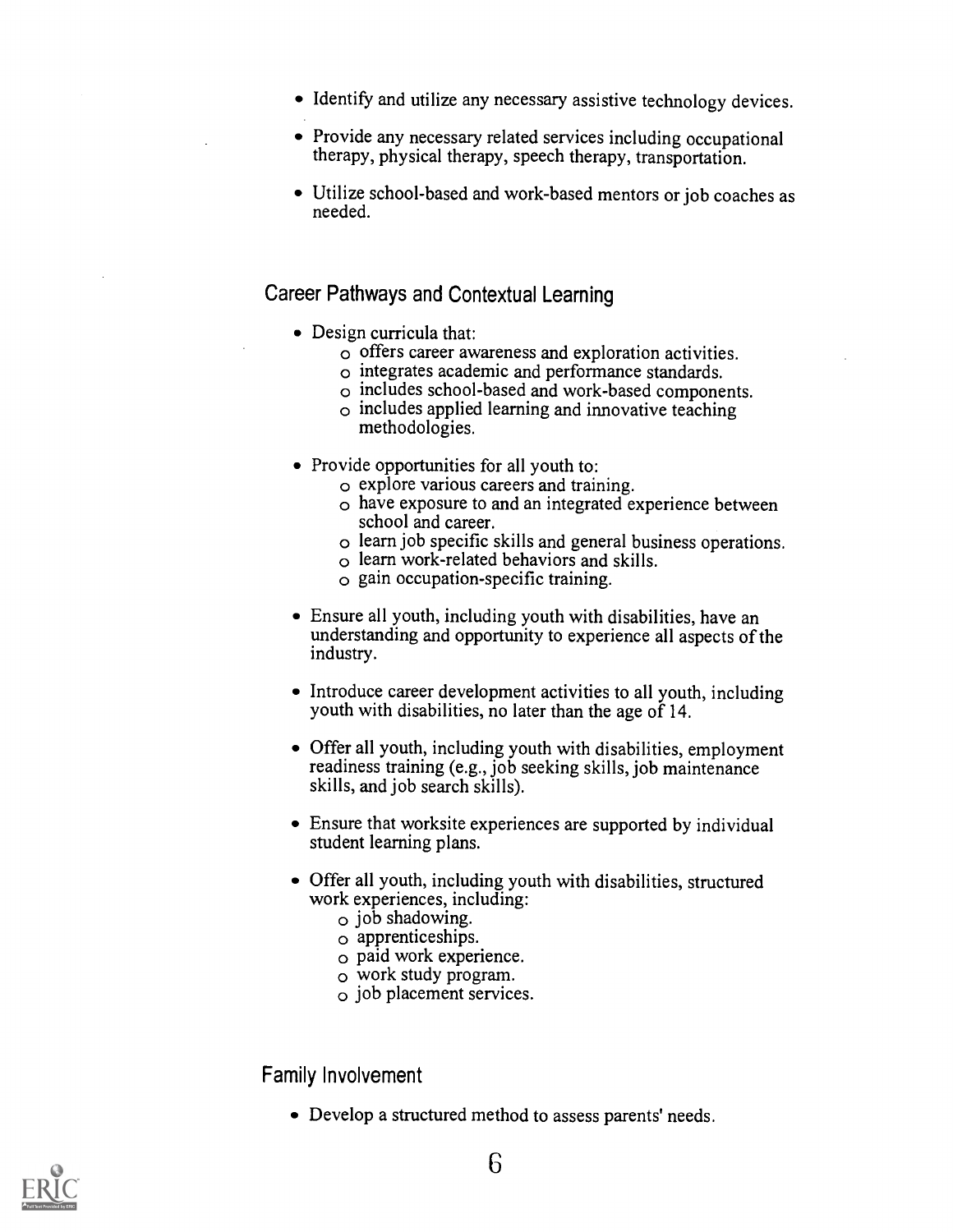- Ensure all youth and families possess the information required to be equal partners in school to work development, implementation, and evaluation.
- Involve families in the design, delivery, and evaluation of school to work programs.
- Involve families in student assessments and the evaluation of students' programs.
- Ensure that families receive the necessary support and guidance to benefit from and contribute to all school to work options (e.g., respite care, child care, school to work information)
- Promote the involvement of consumer and parent groups in school to work activities.
- Invite parents/families to serve as school to work trainers or mentors.
- Offer parent/family training in:
	- o self-determination/advocacy.
	- o natural supports.
	- o transition-related planning processes (e.g., Individual Education Program, Individual Transition Program).
	- o agencies and services.
	- o legal issues.
- Create a parent support network.

Business, Labor, and Community Involvement

- Establish an interagency coordinating body that includes youth, parents, educators, community services providers, rehabilitation personnel, employers, and others.
- Establish collaborative agreements between:
	- o schools and employers.
	- o schools and service agencies.
	- o secondary and postsecondary schools.
- Establish a procedure to share student information with service providers and employers.
- Identify and recognize a "lead" school to work agency.
- Designate a school to work transition contact person for all participating service providers.
- Provide opportunities for teachers, counselors, and administrators to intern or job shadow in the work environment.
- Provide work-site and community-based training to heighten awareness of disability issues among employers and workers.

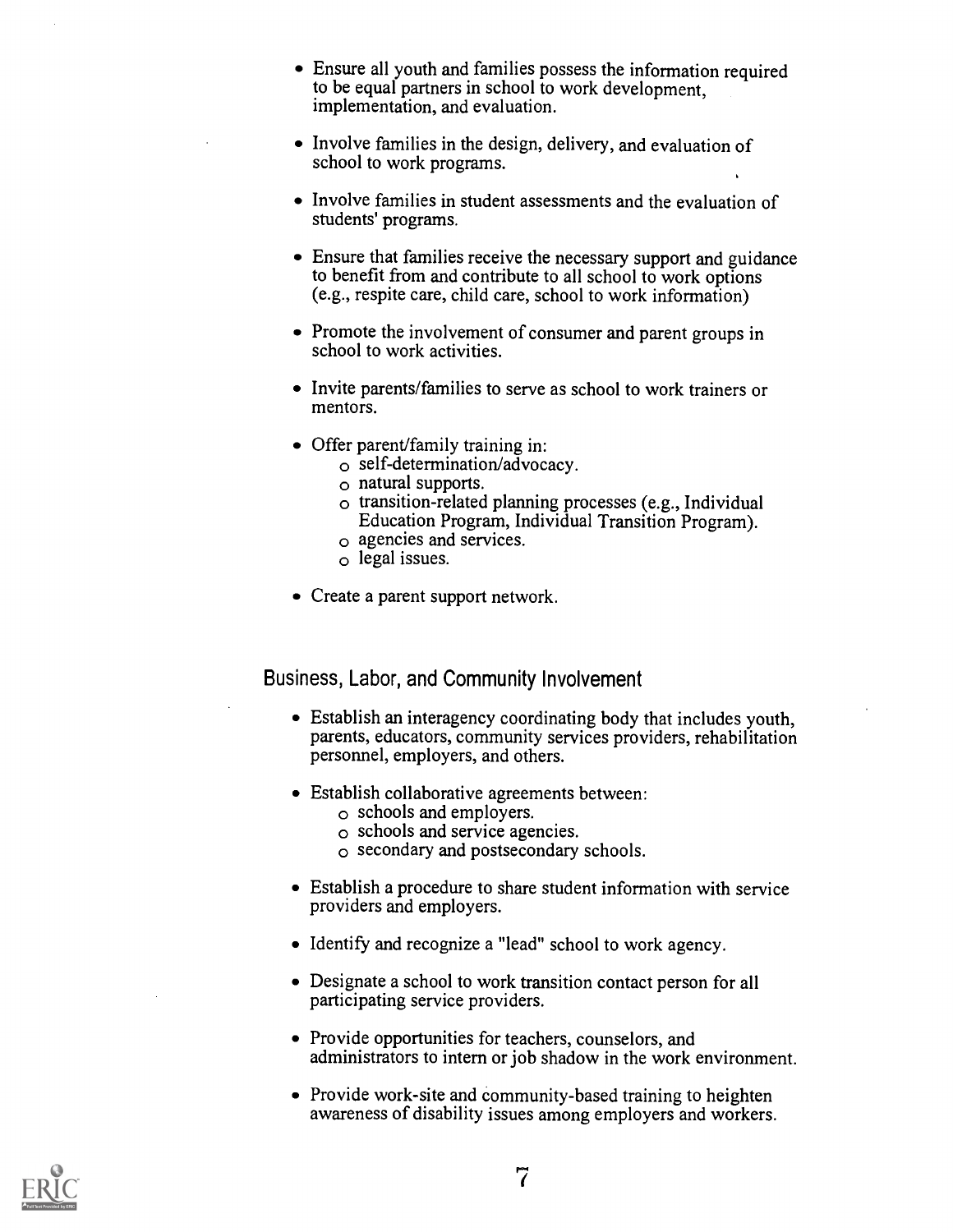- Offer employers workplace mentors, job coaches, or work-study coordinators.
- Invite community participants to establish occupational skill standards and curricula design (keeping in mind the various abilities and skills of all youth).
- Invite employers to:
	- $\circ$  identify general workplace competencies.
	- $\circ$  provide training sites for all youth, including youth with disabilities.
	- o provide training sites for educators.
	- $\circ$  serve as student mentors.
	- o serve as teacher mentors.
	- $\circ$  participate in job fairs.
	- $\circ$  serve on school to work advisory committees.
- Provide employee development activities to ensure quality work-based learning for all youth, including youth with disabilities.

#### Structures and Policies

- Create a school to work vision and goals to reflect a commitment to all youth, including youth with disabilities.
- Involve stakeholders representing youth with disabilities in the school to work governance and staffing structure (e.g. state and local special education directors, rehabilitation personnel).
- Link the state's transition system change plan to the school to work plan.
- Coordinate and promote a delivery of school to work services and supports for all youth, including youth with disabilities.
- Coordinate an integrated curricula across all subject areas within a school to work framework (i.e., school-based, work-based, and connecting activities).
- Restructure all school to work programs and schedules to meet the needs of all youth, including youth with disabilities.
- Restructure all school to work programs and planning to ensure they are sensitive to cultural and ethnic differences.
- Involve all youth, including youth with disabilities, in rigorous content and performance standards.
- Allow opportunities for vocational, academic, and special educators to collaborate (e.g., team teaching, collaboration time).

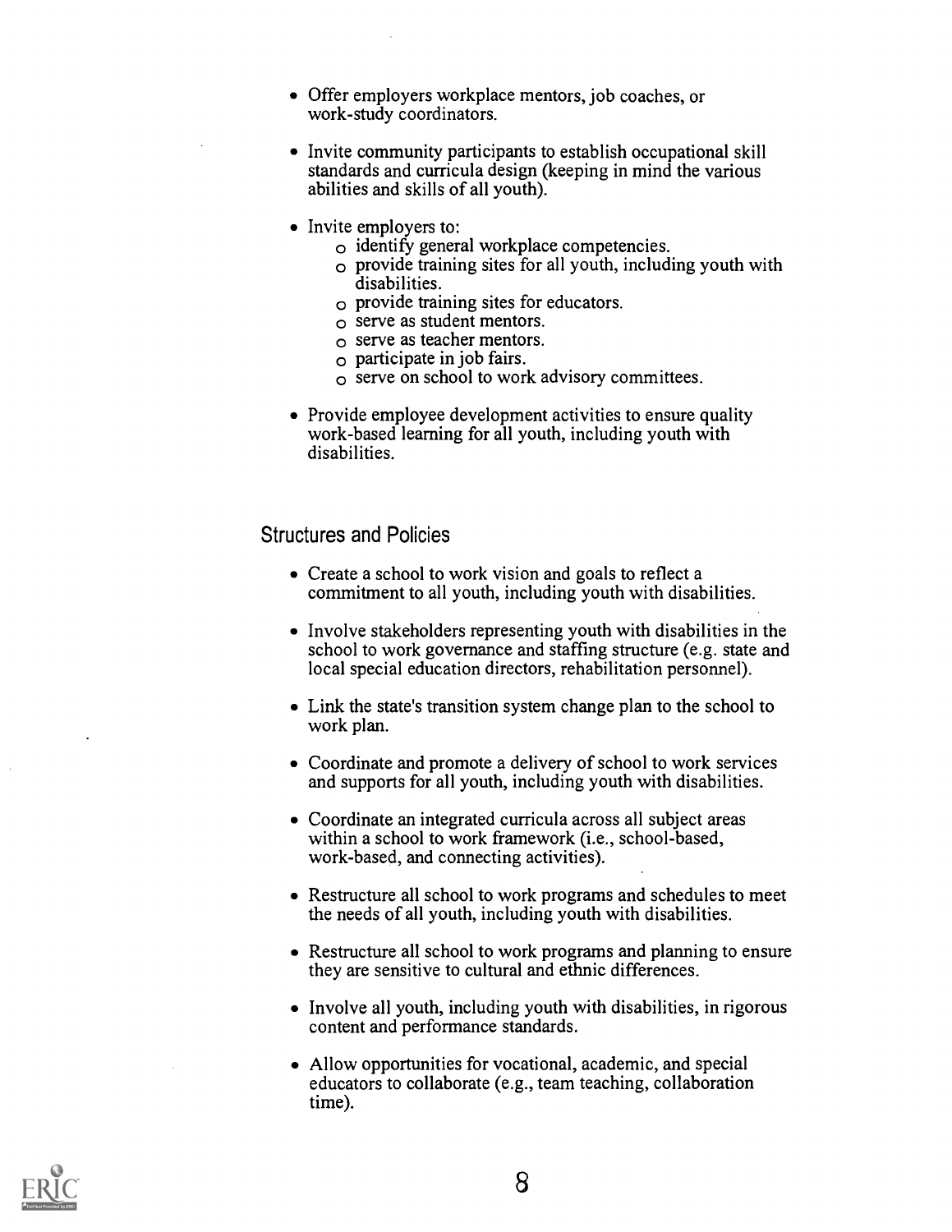- Provide equal access and participation for all youth, including youth with disabilities, in school to work activities (e.g., career awareness and career exploration opportunities).
- Provide requested school to work information to youth, families, business and industry, and community organizations.
- Include follow-up, follow-along evaluations involving employers, learners, and others (i.e., evaluate, monitor, and revise school to work systems continuously).
- Coordinate school to work activities between employers and school transition specialists, special education personnel, and/or school to work coordinator.
- Conduct an annual evaluation of interdisciplinary policy and procedures.
- Involve all youth, including youth with disabilities, and their family in the evaluation procedures.
- Provide preservice training and transdisciplinary staff development focused on transition-related practices.
- Provide school to work and disability awareness training to school to work service providers and employers.



#### Disability Definitions and Resources

**Contains that the 1975 Education for All Handicapped Children Act (P.L. 94-1)**<br> **ensured that all children with disabilities would have a free,**<br>
appropriate public education. This landmark locialation was later The 1975 Education for All Handicapped Children Act (P.L. 94-142) appropriate public education. This landmark legislation was later amended and the name was changed to the Individuals with Disabilities Education Act (P.L. 101-476) or IDEA.

> IDEA defines "children with disabilities" as having any of the following types of disabilities: autism, deaf-blindness, hearing impairments, serious emotional disturbances, specific learning disabilities, speech or language impairments, traumatic brain injury, and visual impairments including blindness; who, by reason thereof, need special education and related service. To learn how the IDEA regulations defines each of these disabilities and resources for that disability category click on the topic below.

- Autism
- Deaf-Blindness
- 
- Hearing Impairments<br>• Mental Retardation
- Other Health Impairments
- Orthopedic Impairments
- Serious Emotional Disturbance
- Severe and/or Multiple Disabilities
- Specific Learning Disability

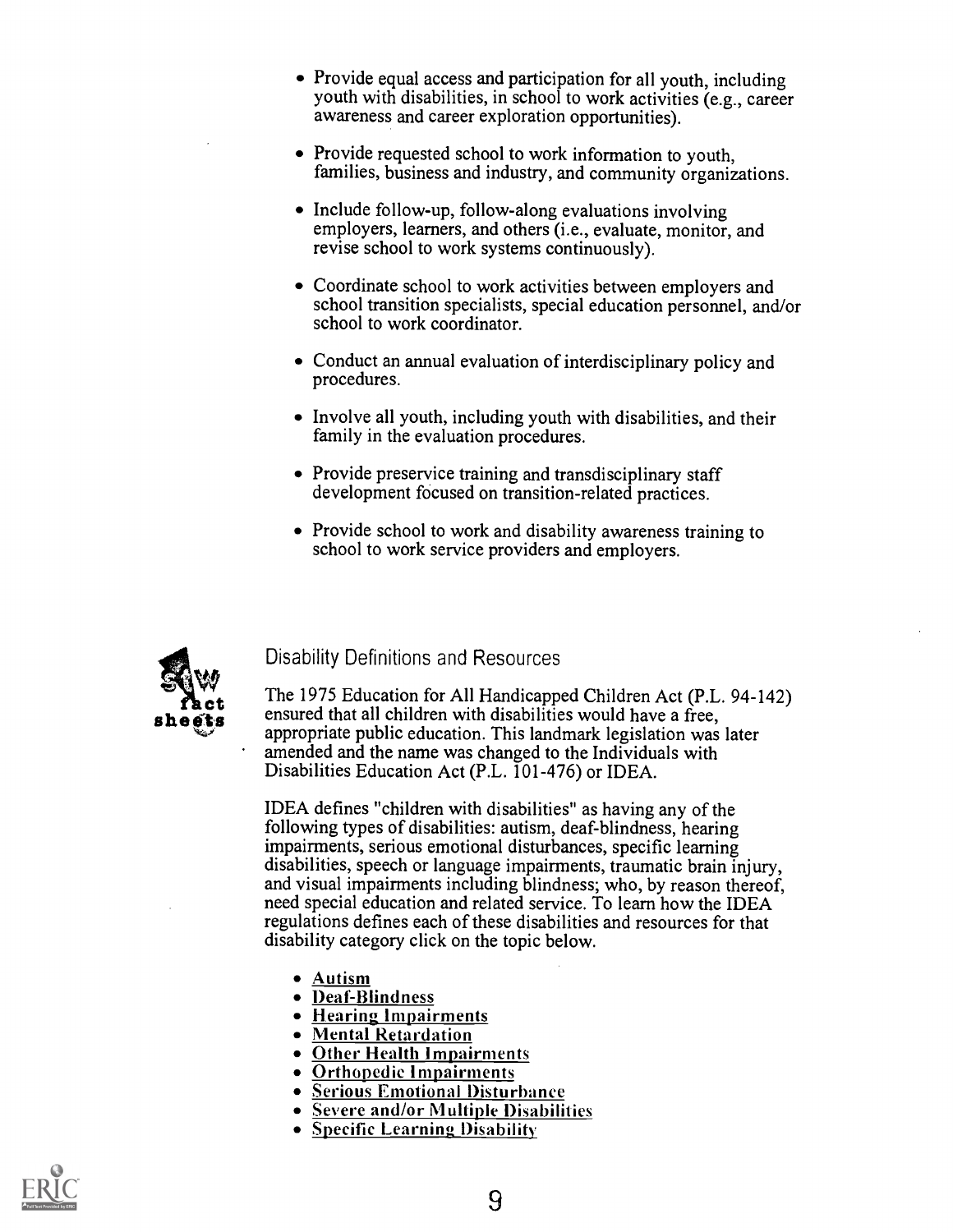- Speech or Language Disorders
- Traumatic Brain Injury<br>• Visual Impairments
- 

#### Autism

Autism is defined "as a developmental disability significantly affecting verbal and nonverbal communication and social interaction, usually evident before age 3 that adversely affects a child's educational performance. Other characteristics associated with autism are engagement in repetitive activities and stereotyped movements, resistance to environmental change or change in daily routines, and unusual responses to sensory experiences" [Code of Federal Regulations, Title 34 300.7 $(b)(9)$ ].

» Resources

#### Autism Hotline

P.O. Box 507 Huntington, WV 25710-0507 (303) 525-8014

Autism National Committee 7 Teresa Circle Arlington, MA 02174

Autism Society of America 7910 Woodmont Avenue, Suite 650 Bethesda, MD 20814 (301) 657-0881 (800) 328-8476

Indiana Resource Center for Autism

Institute for the Study of Developmental Disabilities Indiana University 2853 East 10th Street Bloomington, IN 47408-2601 (812) 855-6508

Center for the Study of Autism

National Information Center for Children and Youth with Disabilities (NICHCY) (800) 695-0258 (v/tty)

» Articles in Print

Belcher, R.G. & Smith M.D. (1994). Coworker attitudes toward employees with autism. Journal of Vocational Rehabilitation, 4, (1), 29-36.

Fullerton, A. (1995). Promoting self-determination for adolescents and young adults with autism. Journal of Vocational Rehabilitation,

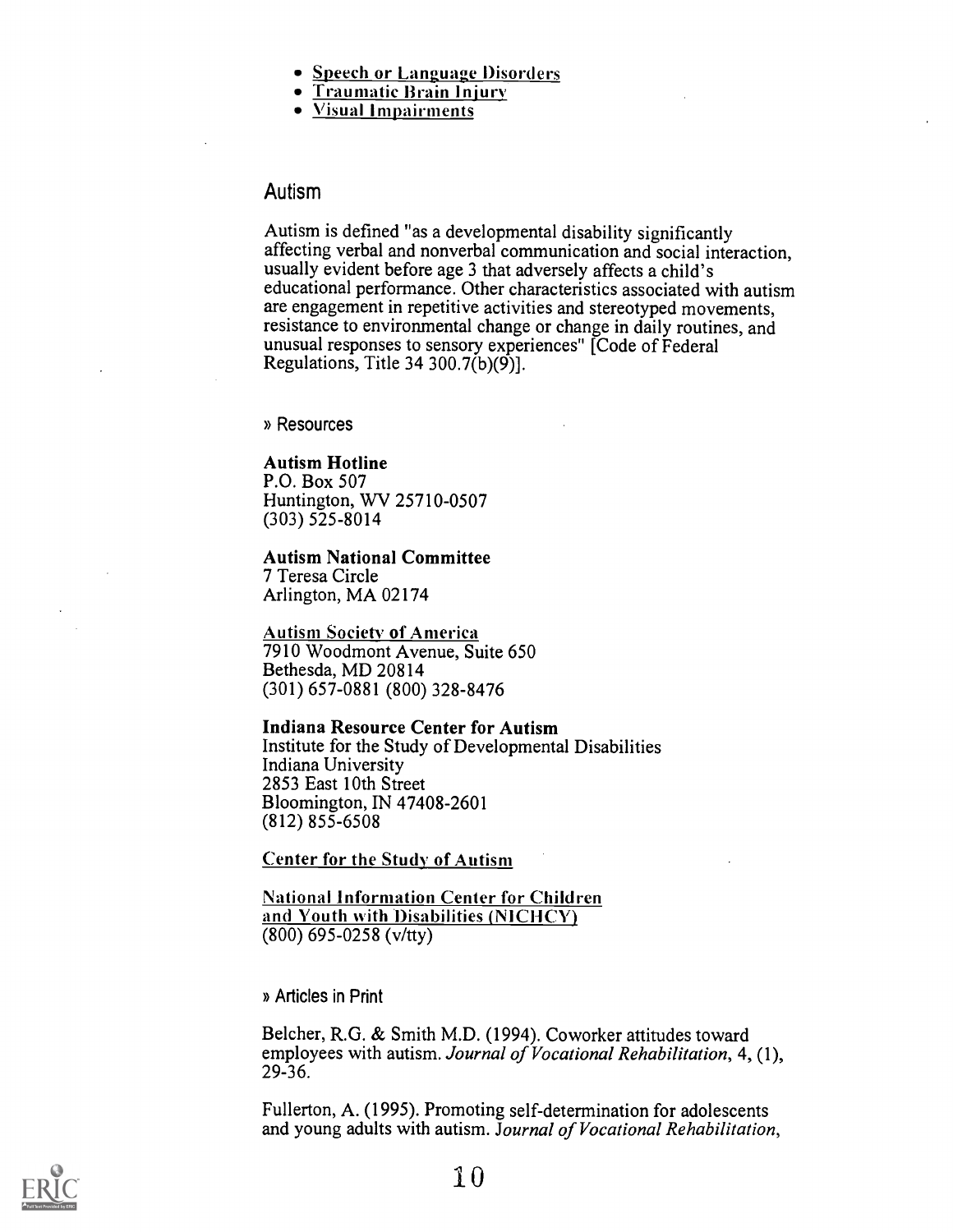5, 337-346.

Lovass, 0. I. (1992). Teaching developmentally disabled children: The me book. Austin, TX: Pro-Ed.

Maurice, C. Grenne, G., & Luce, S. (1996). Behavioral intervention for young children with autism: A manual for parents and professionals. Austin, TX: Pro-Ed.

#### Deaf-Blindness

"The term deaf-blindness is used when there is a simultaneous hearing and visual impairment, the combination of which causes severe communication and other developmental and educational issues that an adolescent cannot be accommodated in special education programs solely for youth with deafness or youth with blindness" [Code of Federal Regulations, Title 34 300.7(b)(9)].

» Resources

#### Helen Keller National Center Headquarters

111 Middle Neck Road Sands Point, NY 11050-1299 (516) 944-8900 (516) 944-8637 TTY

#### Hilton/Perkins Program

Perkins School for the Blind 175 North Beacon Street Watertown, MA 02172 (617) 972-7220

#### National Coalition on Deaf-Blindness

Perkins School for the Blind 175 North Beacon Street (617) 924-3434

Teaching Research Assistance to Children and Youth Experiencing Sensory Impairments (TRACES) Western Oregon State College 345 North Monmouth Avenue Monmouth, OR 97361 (503) 838-8807 (503) 838-8150 FAX

#### Service for Children with Deaf-Blindness Program Severe Disabilities Branch Office of Special Education Programs

U.S. Department of Education 600 Maryland Avenue SW Washington, DC 20202 (202) 205-8165

National information Clearinghouse on Children Who Are

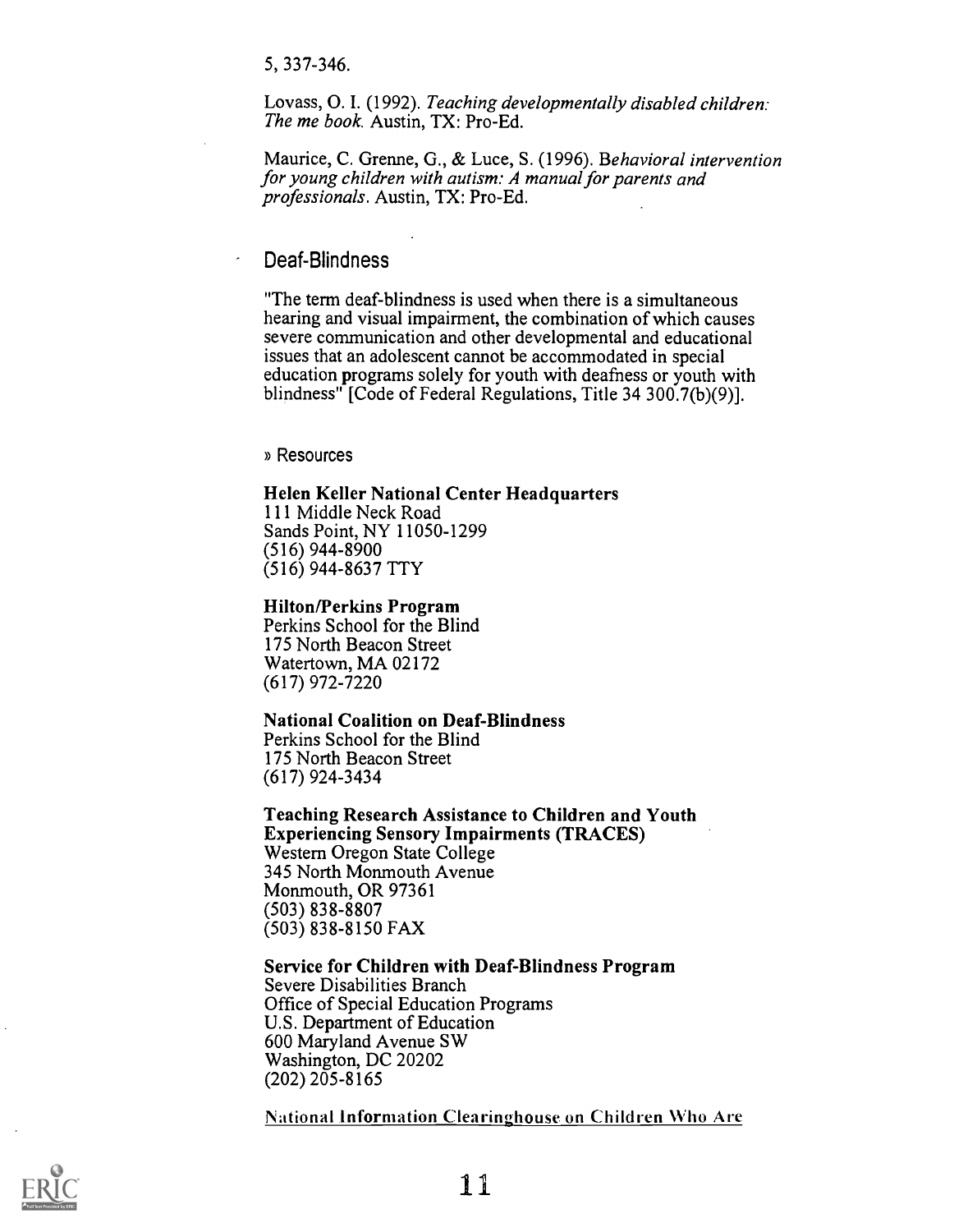Deaf-Blind

Trace Research and Development Center

**National Federation of the Blind** 

Illinois Assistive Technology Project.

Hearing Impairments (HI)

A hearing impairment is an impairment in hearing, whether permanent or fluctuating, that adversely affects a child's educational performance but which is not included under the definition of "deafness" [Code of Federal Regulations, Title 34 300.7(b)(9)].

» Resources

Alexander Graham Bell Association for the Deaf 3417 Volta Place NW Washington, DC 20007-2778 (202) 337-5220

American Speech-Language Hearing Association (ASHA) 10801 Rockville Pike Rockville, MD 20852 (800) 638-8255

American Society of Deaf Children (ASDC) 2848 Arden Way, Suite 210 Sacramento, CA 95825-1373 (800) 942-2723

National Federation of the Blind

1800 Johnson Street Baltimore, MD 21230 (410) 659-9314

National Information Center on Deafness (NICD) Gallaudet University 800 Florida Avenue, NE Washington, DC 20002-3695 (202) 651-5051; (202) 651-5052 (TDD)

National Institute on Deafness and Other Communication Disorders (NIDCD) 1 Communication Avenue Bethesda, MD 20892-3456 (800)-241-1044 (800) 241-1055 tty

» Articles in Print

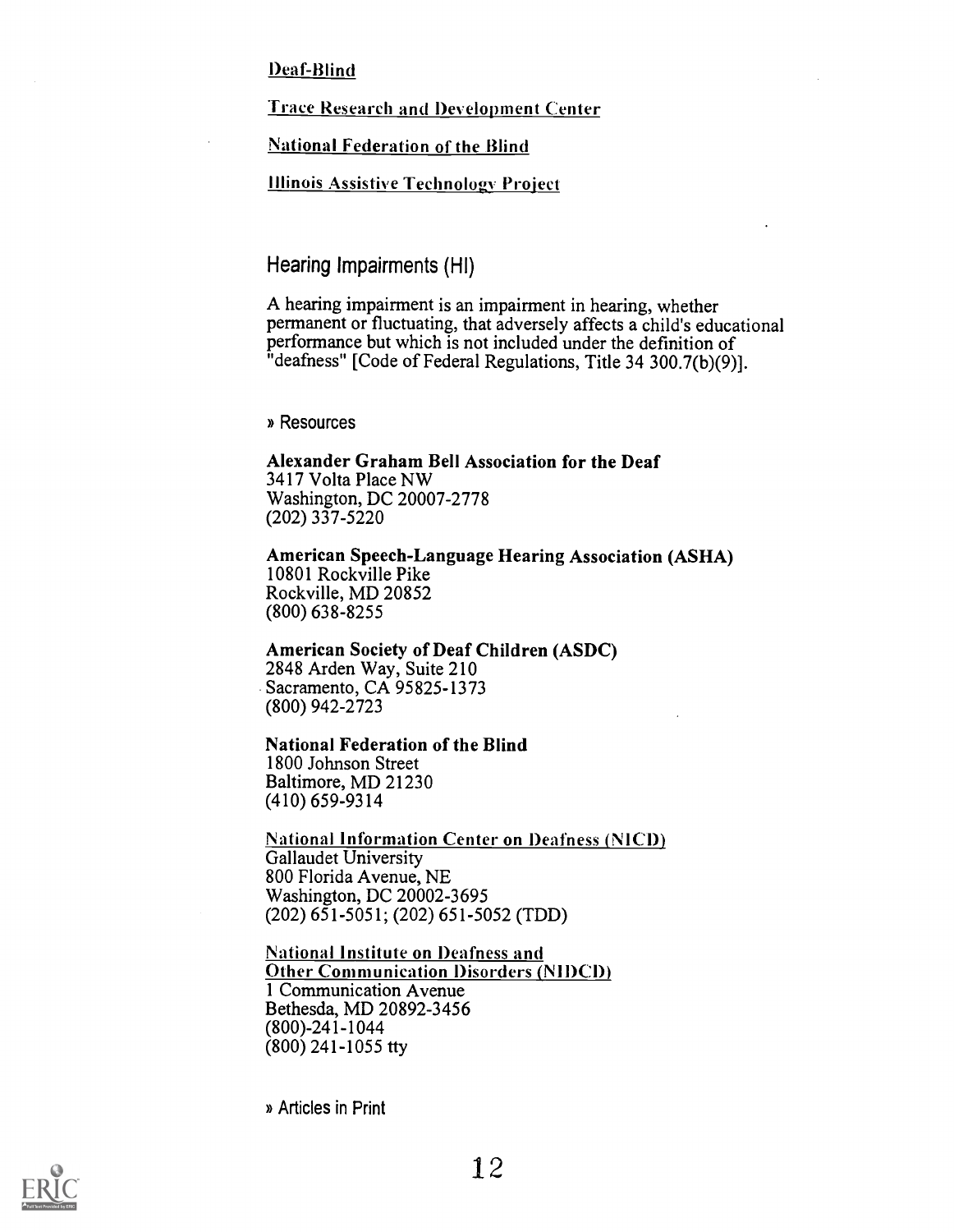Allen, T.E., Rawlings, B.W., & Schildroth, A. N. (1989). Deaf youth and the school-to-work transition. Baltimore: Paul H. Brookes.

Kluwin, T.N., Moores, D.F., & Gonter-Gaustand, M. (1992). Toward effective public school programs for deaf youth: Context, process, & outcomes. New York: Teachers College Press.

National Information Center for Children and Youth with Disabilities. (1996). Deafness and hearing loss. Washington: Author.

Rosenberg, M. & Edmond-Rosenberg, I. (1994). The special education sourcebook. Rockville, MD: Woodbine House.

Vernon, M., & Andrews, J. (1990). The psychology of deafness: Understanding deaf and hard-of-hearing people. White Plains,  $NY:$ Longman.

#### Mental Retardation

Mental retardation is defined "as significantly subaverage general intellectual functioning existing concurrently with deficits in adaptive behavior and manifested during the developmental period that adversely affects a child's educational performance" [Code of Federal Regulations, Title 34 300.7(b)(9)].

#### » Resources

American Association on Mental Retardation (AAMR) 444 North Capitol Street, NW Suite 846 Washington, DC 20001 (800) 424-3688 Publish Mental Retardation and American Journal on Mental Retardation

The Arc 500 Border Street, Suite 300 Arlington, TX 76010 (800) 433-5255

#### Division on Mental Retardation and Developmental Disabilities (MRDD)

The Council for Exceptional Children 1920 Association Drive Reston VA 22091 (703) 620-3660 Publish Education and Training in Mental Retardation

National Down Syndrome Congress 1605 Chantilly Drive, Suite 250 Atlanta, GA 30324 (800) 232-6372

National Down Syndrome Society

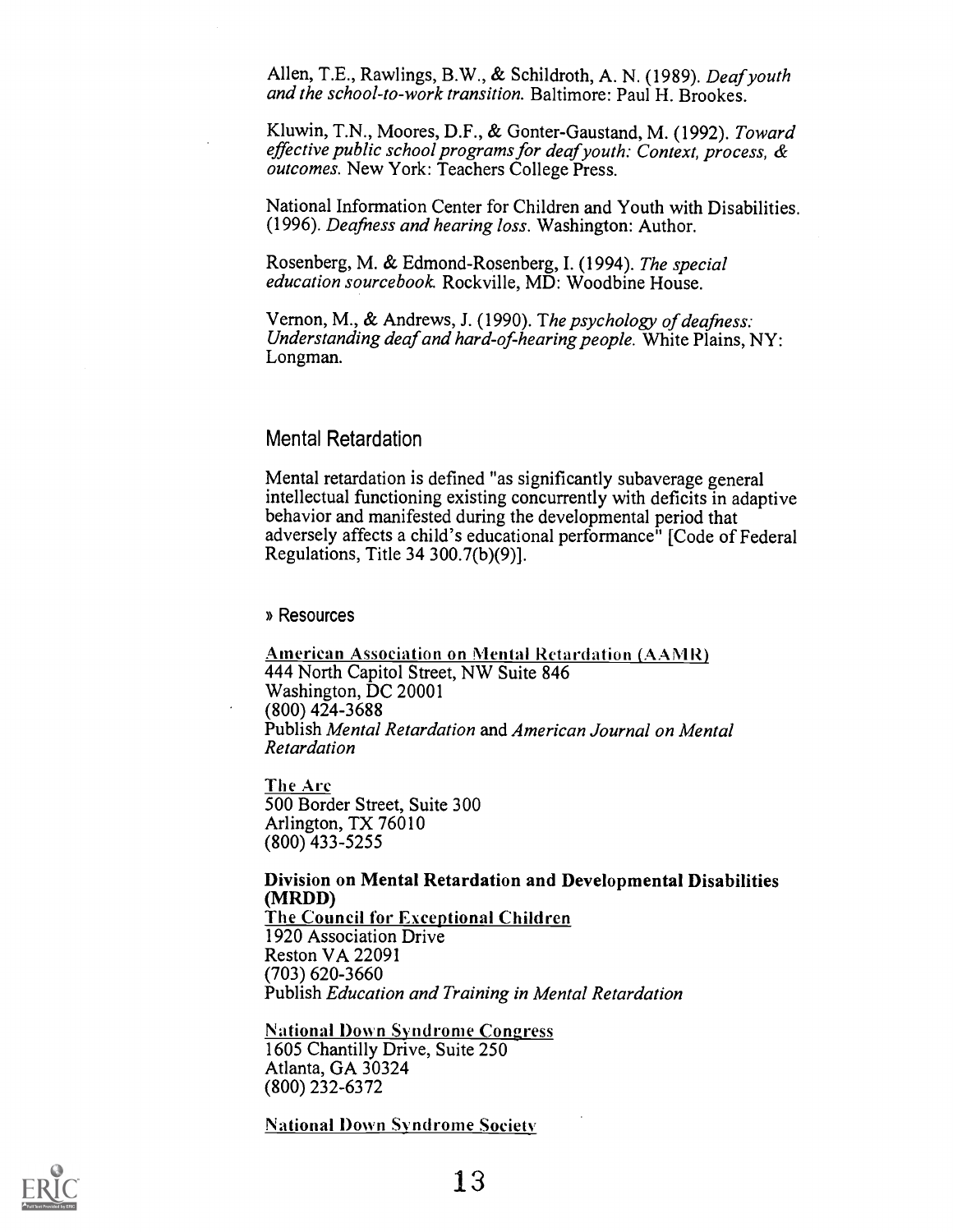666 Broadway, Suite 810 New York, NY 10012 (800) 221-4602

#### Orthopedic Impairments

Orthopedic disabilities are muscular, skeletal or neurological impairments so severe that they affect a child's educational performance. The term includes "impairments caused by congenital anomaly, disease and other causes such as amputations, fractures and burns. Orthopedic impairments may interfere with a person's mobility and coordination. The three major types of orthopedic disabilities in youth are cerebral palsy, muscular dystrophy and spina bifida" [Code of Federal Regulations, Title 34 300.7(b)(9)].

#### » Resources

**March of Dimes Birth Defects Foundation** 1275 Mamaroneck Avenue White Plains, NY 10605

National Easter Seal Society' 230 West Monroe Street, Suite 1800 Chicago, IL 60606 (800) 221-6827

**National Rehabilitation Information Center (NARIC)** 8455 Colesville Road, Suite 935 Silver Spring, MD 20910-3319 (800) 227-0216

United Cerebral Palsy. Association, Inc. 1660 L Street, NW Suite 700 Washington, DC 20036

» Print

Behrman. R. (Ed.). (1996). Special education for youth with disabilities. Los Altos CA: Center for the Future of Children.

Rosenberg, M. & Edmond-Rosenberg, I. (1994). The special education handbook. Rockville MD: Woodbine House.

Sarkees-Wircenski, M. & Scott, J. L. (1995). Vocational special needs. Homewood, IL: American Technical Publishers, Inc.

#### Other Health Impairments

Youth included in the category of health impairments are defined as

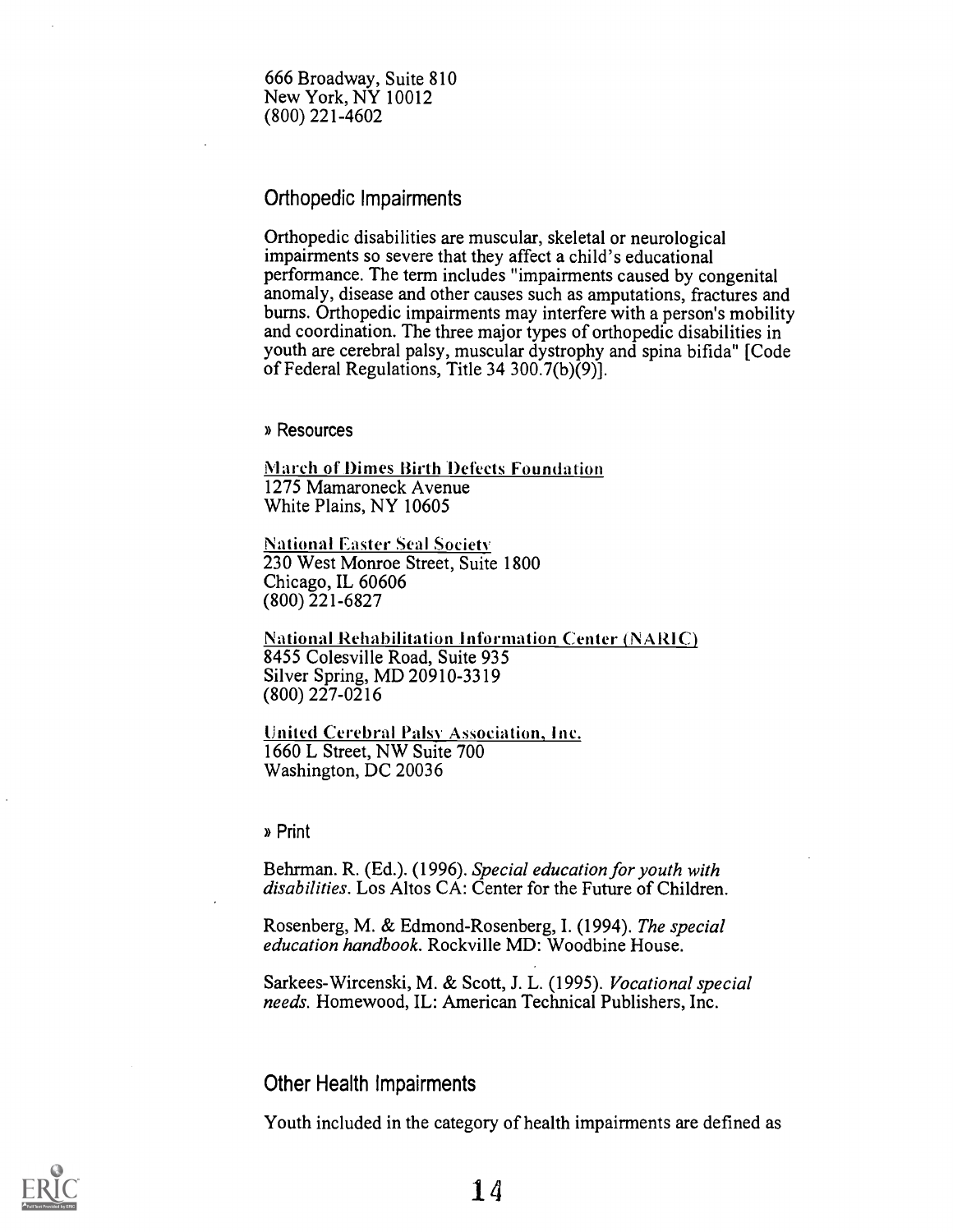individuals who have "limited strength, vitality, or alertness, due to chronic acute health problems such as a heart conditions, tuberculosis, rheumatic fever, nephritis, asthma, sickle cell anemia, hemophilia, epilepsy, lead poisoning, leukemia, diabetes, cystic fibrosis, or acquired immune deficiency syndrome which adversely affect an adolescent's educational performance. According to the Office of Special Education and Rehabilitative Services' clarification statement of September 16, 1991, eligible children with ADD may also be classified under 'other health impairment'" [Code of Federal Regulations, Title 34 300.7(b)(9)].

» Resources

Division for Physical and Health Disabilities (DPHD) The Council for Exceptional Children 1920 Association Drive Reston, VA 22091 (703) 620-3660

United Cerebral Palsy Associations, Inc. 1660 L Street NW, Suite 700 Washington, DC 20036 (800) 872-5827

National Easter Seal Society 230 West Monroe Street, Suite 1800 Chicago, IL 60606 (800) 221-6827

» Print

Rosenberg, M. S. & Edmond-Rosenberg, I. (1994). The special education sourcebook Rockville, MD: Woodbine House.

Sarkees-Wircenski, M. (1995). Vocational special needs. Homewood, IL: American Technological Publishers, Inc.

Terman, D.L. (Ed.). (1996). Special education for youth with disabilities. Los Altos CA: Center for the Future of Children.

Serious Emotional Disturbance (SED)

Many terms are used to describe emotional, behavioral, or mental disorders. Serious emotional disturbance is defined as follows:

. . .a condition exhibiting one or more of the following characteristics over a long period of time and to a marked degree that adversely affects educational performance: (a) an inability to learn that cannot be explained by intellectual, sensory, or health factors; (b) an inability to build or maintain satisfactory interpersonal relationships with peers or teachers;

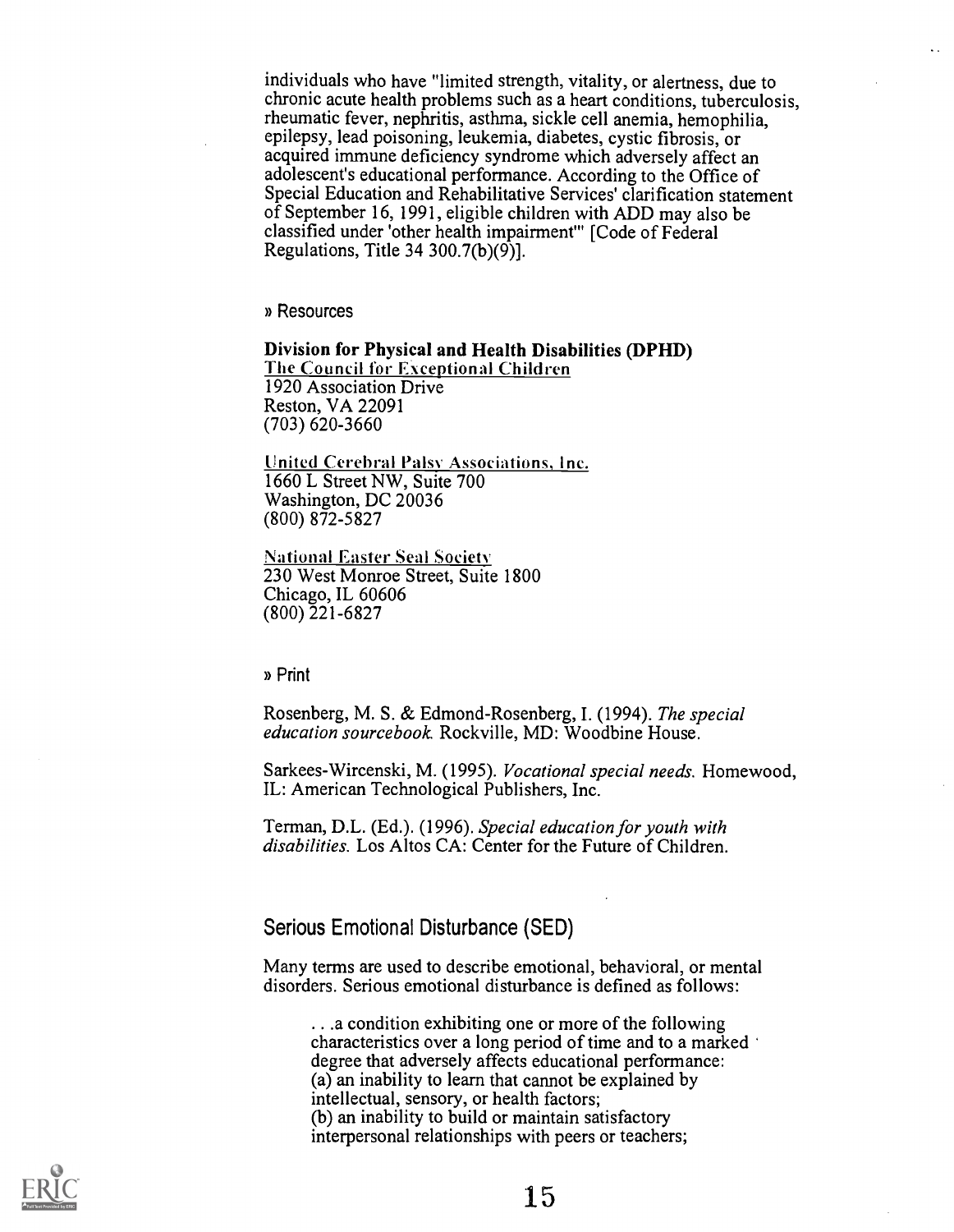(c) inappropriate types of behaviors or feelings under normal circumstances;

(d) a general pervasive mood of unhappiness or depression; or

(e) a tendency to develop physical symptoms or fears associated with personal or school problems.

The term does not include children who are socially maladjusted, unless it is determined that they have a serious emotional disturbance [Code of Federal Regulations, Title 34 300.7(b)(9)].

» Resources

American Academy of Child and Adolescent Psychiatry Public Information Office 3615 Wisconsin Avenue, NW Washington, DC 20016 (202) 966-7300

Federation of Families for Children's Mental Health 1021 Prince Street Alexandria, VA 22314-2971 (703) 684-7710

National Alliance for the Mentally III 200 North Glebe Road, Suite 1015 Arlington, VA 22203-3754 (703) 524-7600 (800) 950-NAMI

Mental Health Net

» Print

Blackorby, J. & Wagner, M. (1996). Longitudinal postschool outcomes of youth with disabilities: Findings from the national longitudinal transition study. *Exceptional Children*, 62, (5), 399-415.

Bullis, M., Fredericks, H.D., Lehman, C., Paris, K. Corbitt, J., & Johnson, B. (1994). Description and evaluation of the job designs project for adolescents and young adults with emotional or behavioral disorders. Behavior Disorders, 19, (4), 254-268.

Cheney, D., Barringer, C., Upham, D., & Manning, B. (1995). Project Destiny: A model for developing educational support teams through interagency networks for youth with emotional and behavioral disorders. Keene, NH: Institute on Emotional Disabilities, Keene State College.

Cities in Schools (1993). Building a cities in schools program: A replication process. Volume I of the Cities in Schools Strategies Series. Alexandria, VA: Author.

Fredericks, B., Bullis, M., Nishioka-Evans, V. & Lehman, C. (1993).

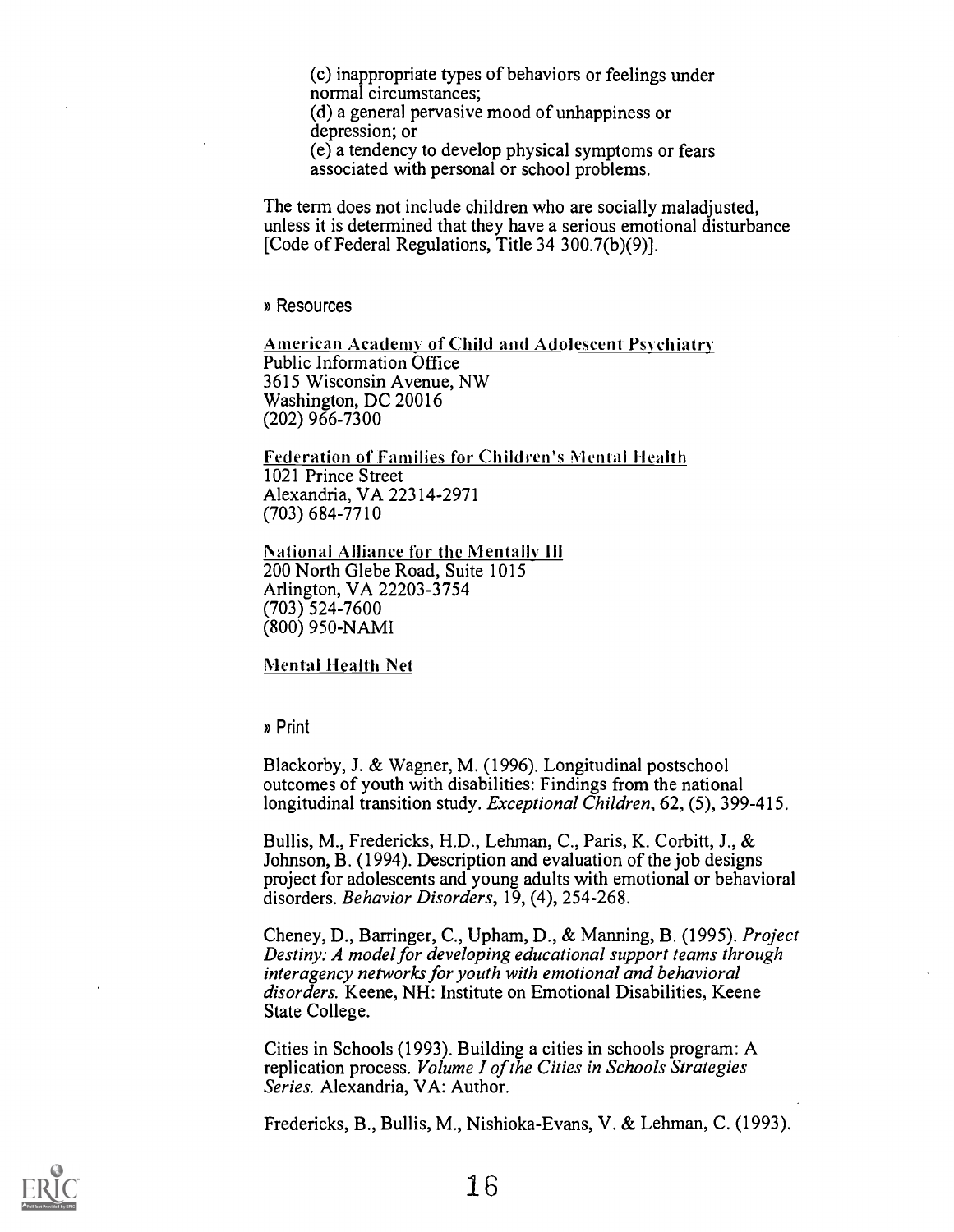Competitive job training and placement for youth with severe emotional disturbances. Journal of Vocational Rehabilitation, 3, (3), 61-71.

Unger, K. V. (1995). Unfinished business: Providing vocational services to transition-aged youth with serious emotional disturbance. Journal of Vocational Rehabilitation, 5, (2), 159-165.

#### Severe and/or Multiple Disabilities

The term multiple disabilities, refers to "simultaneous impairments (such as mental retardation/blindness, mental retardation/orthopedic impairment, etc.), the combination of which causes such severe educational problems that the youth cannot be accommodated in a special education program solely for one of the impairments. The term does not include children with deaf-blindness" [Code of Federal Regulations, Title 34 300.7(b)(9)].

» Resources

ABLEDATA Newington Children's Hospital 181 Cedar Street Newington, CT 06111 (203) 667-5200

The ARC 500 East Border Street, Suite 300 Arlington, TX 76010

The Association for Persons with Severe Handicaps (TASH) 29 West Susquehanna Avenue, Suite 210 Baltimore, MD 21204 (410) 828-8274 Publish The Journal of the Association for Persons with Severe Handicaps

National Rehabilitation 'Information Center (NARIC) 8455 Colesville Road, Suite 935 Silver Spring, MD 20910-3319 (800) 346-2742

TRACE Research and Development Center S-151 Waisman Center 1500 Highland Avenue Madison, WI 53705-2280 (608) 262-6966

United Cerebral Palsy Associations, Inc. 1660 L Street NW, Suite 700 Washington, DC 20036 (800) 872-5827

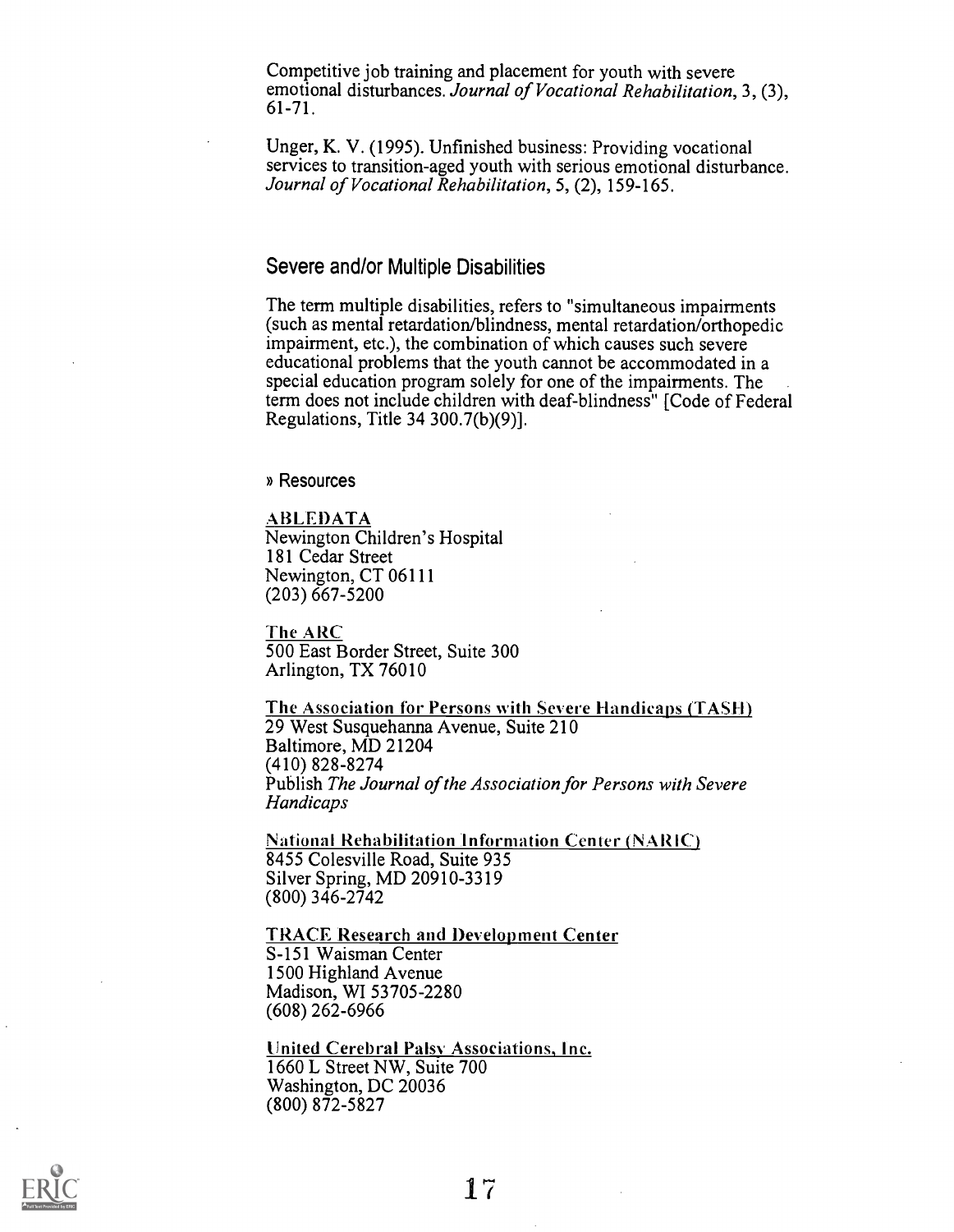.lournal of Vocational Rehabilitation Elsevier Science, Inc. Journal Information Center 655 Avenue of the Americas New York, NY 10010 (212) 633-3750

» Print

Behrman, R. (Ed.). (1995). Special education for youth with disabilities [special issue]. The Future of Children, 6, (1). David and Lucile Packard Foundation.

Rosenberg, M.S. & Edmond-Rosenberg, I. (1994). The special education sourcebook. Rockville, MD: Woodbine House.

Sowers, J. (1991). Transitioning youth with physical and multiple disabilities to supported employment. Journal of Vocational Rehabilitation,  $1, (4), 25-37$ .

#### Specific Learning Disability (LD)

Specific learning disability is defined "as a disorder in one or more basic psychological processes involved in understanding or in using language, spoken or written, that may cause impairments in the areas of listening, speaking, reading, writing, spelling, or to doing mathematical calculations. The term includes such conditions as perceptual disabilities, brain injury, minimal brain dysfunction, dyslexia, and developmental aphasia. The term does not apply to youth who have learning problems that are primarily the result of visual, hearing, or motor disabilities, of mental retardation, of emotional disturbance, or of environmental, cultural, or economic disadvantage" [Code of Federal Regulations, Title 34 300.7(b)(9)].

» Resources

Council for Learning Disabilities (CLD) P.O. Box 40303 Overland Park, KS 66204 (913) 492-8755

Division for Learning Disabilities The Council for Exceptional Children 1920 Association Drive Reston, VA 22091-1589 (703) 620-3660

Learning Disabilities Association of America 4156 Library Road Pittsburgh, PA 15234 (412) 341-1515

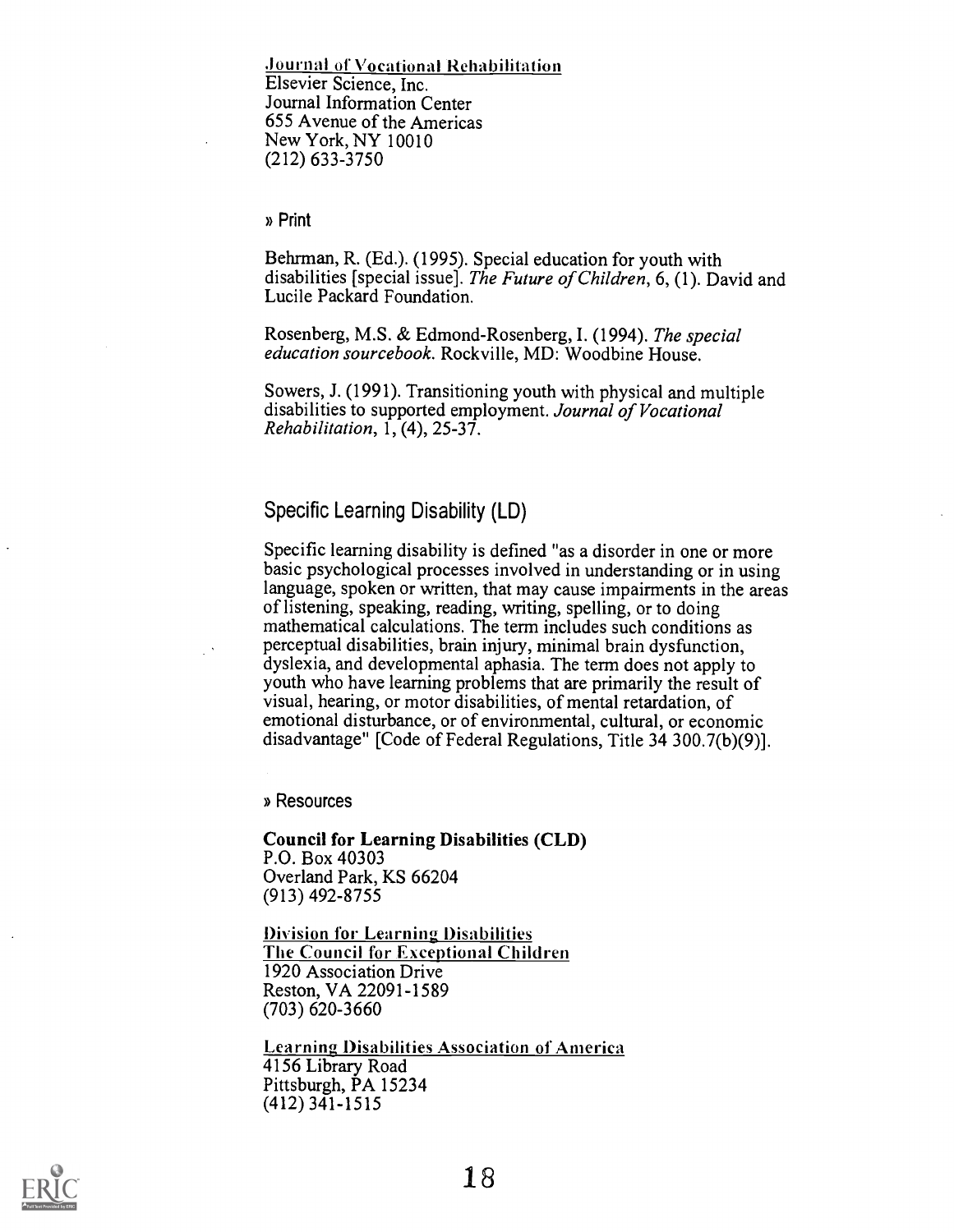**National Center for Learning Disabilities** 381 Park Avenue South, Suite 1420 New York, NY 10016 (212) 545-7510

» Print

Clement-Heist, K. (1992). Simulated and in situational vocational social skills training for youth with learning disabilities. Exceptional Children, 58, (5), 336-345.

Lyon, G. R. (1996). Learning disabilities. In The Future of Children, 6, (1), 54-76.

Reiff, H. B. & deFur, S. (1992). Transition for youth with learning disabilities: A focus on developing independence. Learning Disability Quarterly, 15, (4), 237-249.

Ryan, A. G. & Proice, L. Adults with LD in the 1990s. Intervention in School and Clinic, 28, (1), 6-20.

Contact the Learning Disabilities Association Rook Store to learn more about ordering the following books:

Cordoni, B. (1990). Living with a learning disability.

East, J. (1993). Yes you can! A booklet to help young people with LD understand and help themselves.

Kruger, Smith, B. (1981). Inside out or outside in? Perceptions of the learning disabled young person.

Reisman, E.S. (1993). Guidelines for supervising employees with learning disabilities.

Warner, C. (1988). Understanding your learning disability.

Washburn, W. (1994). Vocational entry-skills for secondary and adult students with LD: a teacher's guide to implementing the ITP.

#### Speech or Language Impairments

"Speech or language impairments are defined as a communication disorder such as stuttering, impaired articulation, a language impairment, or a voice impairment" [Code of Federal Regulations, Title 34 300.7(b)(9)].

» Resources

Cleft Palate Foundation 1218 Grandview Avenue

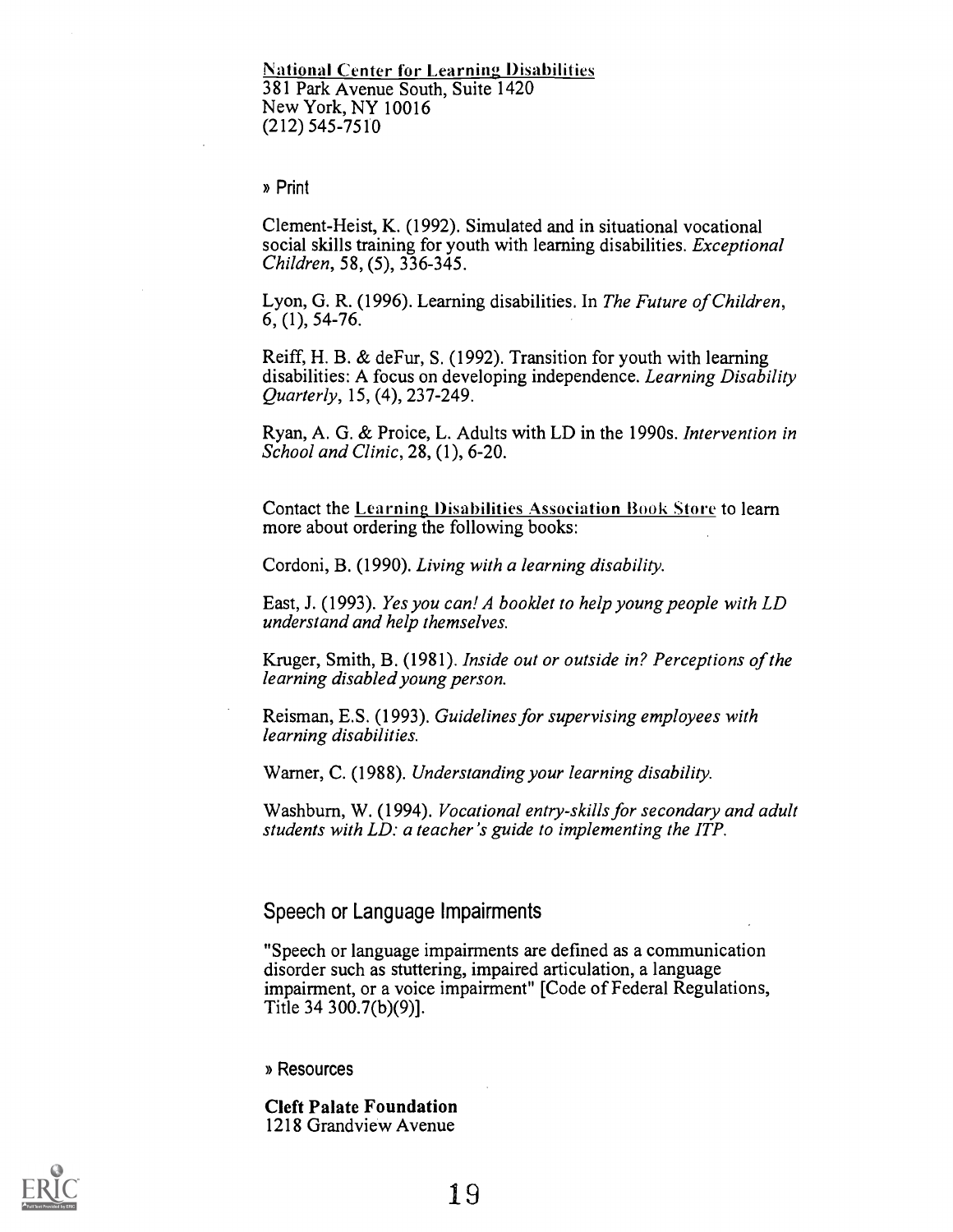Pittsburgh, PA 15221 (412) 481-1376

**American Speech, Language and Hearing Association** 10801 Rockville Pike Rockville, MD 20852 (301) 897-5700 Publish Journal of Speech and Hearing Disorders

## Division for Children's Communication Development (DCCD) The Council for Exceptional Children

1920 Association Drive Reston, VA 22091 (703) 620-3660 Publish Journal of Children's Communication Development

Learning Disabilities Association of America (LDA) 4156 Library Road Pittsburgh, PA 15234 (412) 341-1515; (412) 341-8077

Trace Research and Development Center University of Wisconsin-Madison S-151 Waisman Center Madison, WI 53705-2280 (608) 262-6966; (608) 263-5408

» Programs

The Bridge School

The Bridge School is an organization dedicated to ensuring that youth with severe speech and physical impairments achieve full participation in their communities through the use of assistive technology and the development, implementation and dissemination of innovative educational strategies.

### Traumatic Brain Injury (TBI)

Traumatic Brain Injury (TBI) is defined "as an acquired injury to the brain caused by an external physical force, resulting in total or partial functional disability or psychological impairment, or both, that adversely affects a child's educational performance. The term does not apply to brain injuries that are congenital or degenerative, or brain injuries induced by birth trauma" [Code of Federal Regulations, Title 34 300.7(b)(9)].

» Resources

Brain Injury Association, Inc. 1776 Massachusetts Ave., NW #100 Washington, DC 20036

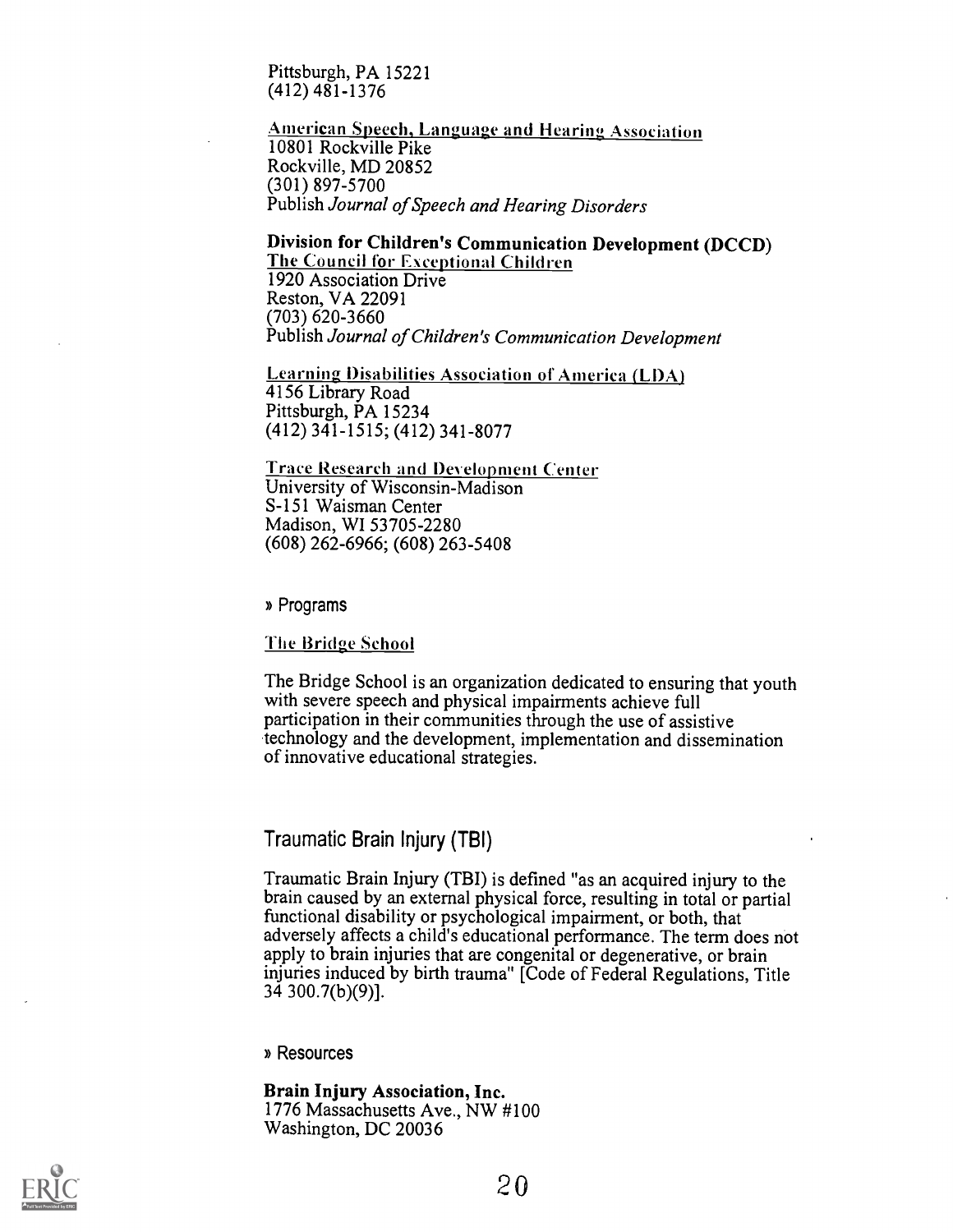(800) 444-6443

National Rehabilitation Information Center (NARIC) 8455 Colesville Road, Suite 935 Silver Spring, MD 20910-3319 (800) 227-0216

The Perspectives Network

#### **TBI Information Project**

#### Kansas Traumatic Brain Injury Project

» Print

Begali, B. (1992). Head injury in children and adolescents: A resource and review for school and allied professionals (2nd ed.). Brandon, VT: Clinical Psychology Publishing Company, Inc.

Gerring, P. J. & Carney, J.M. (1992) Head trauma: Strategies for educational integration. San Diego, CA: Singular Publishing Group, Inc.

Mira, M.P. , Tucker, B.F., & Tyler, J.S. (1992). Traumatic brain injury in children and adolescents: A sourcebook for schools. Austin, TX: Pro-Ed.

National Rehabilitation Information Center. (1992). Traumatic brain injury: A NARIC resource guide for people with TBI and their families. Silver Spring, MD: Author.

Savage, R. (1995). An educator's manual: What educators need to know about students with TBI (3rd ed.). Washington, DC: Brain Injury Association, Inc.

Wolcott, G., Lash, M., & Pearson, S. (1995). Signs and strategies for educating students with brain injuries: A practical guide for teachers and schools. Houston, TX: HDI.

#### Visual Impairments

A visual impairment is defined as that "which, even with correction, adversely affects a child's educational performance. The term includes both children with partial sight and those with blindness" [Code of Federal Regulations, Title 34 300.7(b)(9)].

» Resources

American Council of the Blind 1155 15th Street NW Suite 720 Washington, DC 20005 (800) 424-8666

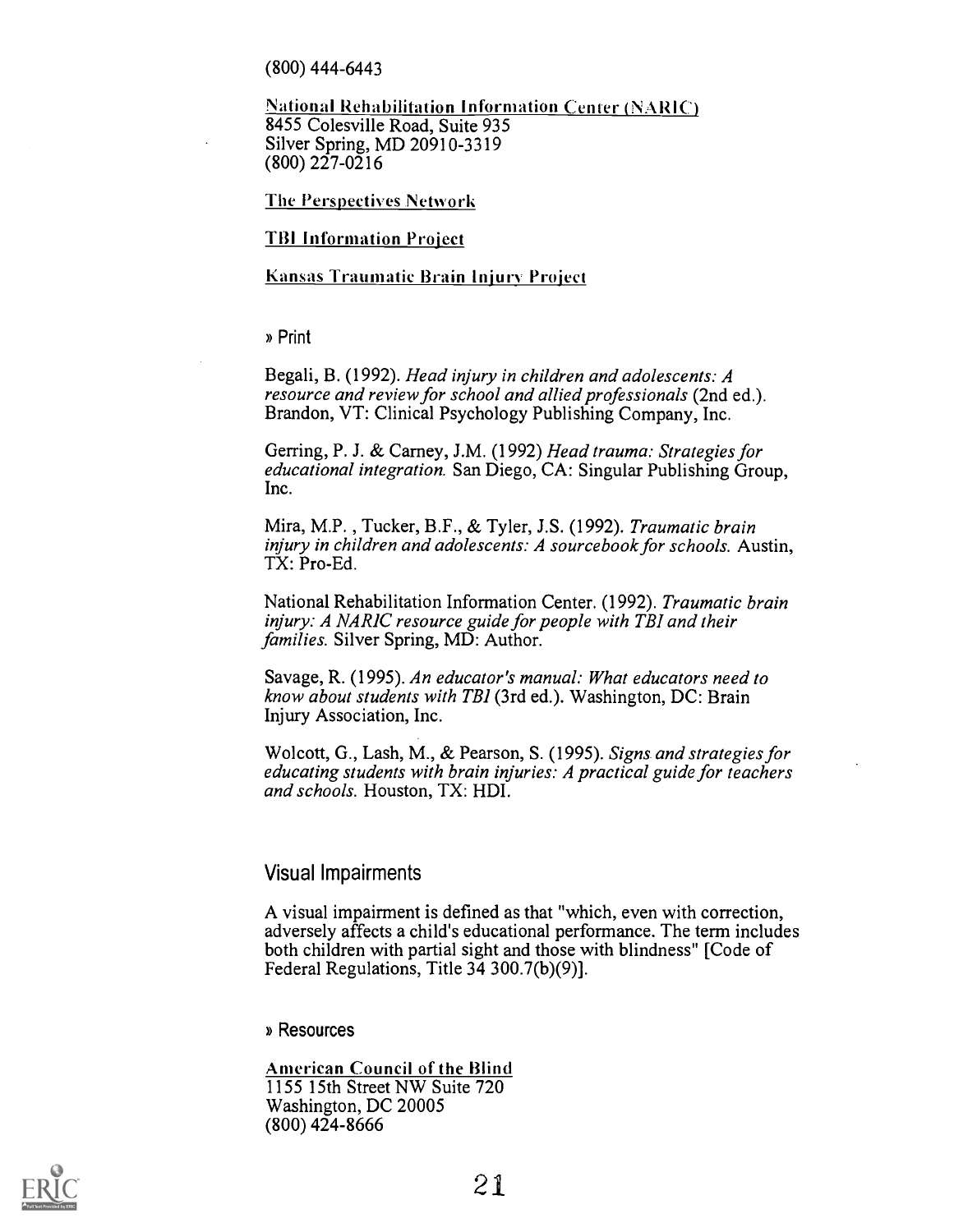American Foundation for the Blind 15 West 16th Street New York, NY 10011 (800) 232-5463

Association for Education and Rehabilitation of the Blind and Visually Impaired (AER) 206 North Washington Street Suite 320 Alexandria, VA 22314 (703) 548-1884

#### Division on Visual Impairments The Council for Exceptional Children 1920 Association Drive

Reston, VA 22091-1589 (703) 620-3660

National Association for the Visually Handicapped  $(NAVH)$ 22 West 21st Street, 6th Floor New York, NY 10010 (212) 889-3141

#### National Braille Press

88th Stephen Street Boston, MA 02115 (617) 266-6160; (800) 548-7323

National Federation of the Blind 1800 Johnson Street Baltimore, MD 21230

National Library Services for the Blind and Physically Handicapped Library of Congress 1291 Taylor Street NW Washington, DC 20542 (202) 707-5100; (800) 424-8567



Transition-Related Legislation for Youth with Disabilities

Since the early 1980's, the school to work transition of youth with<br>disobilities has been a major emphasis of the federal government and  $\mathbf{s} \cdot \mathbf{h} \cdot \mathbf{e} \cdot \mathbf{g} \cdot \mathbf{h}$  disabilities has been a major emphasis of the federal government and state agencies. Since that time, these agencies have stimulated the development of transition programs and services through research, model demonstration, and training projects. Several federal laws directly impact transition services for youth with disabilities and briefly summarized below. They include:

- Section 503 and 504 of the Rehabilitation Act Amendments of 1993
- The Developmental Disabilities and Bill of Rights Act

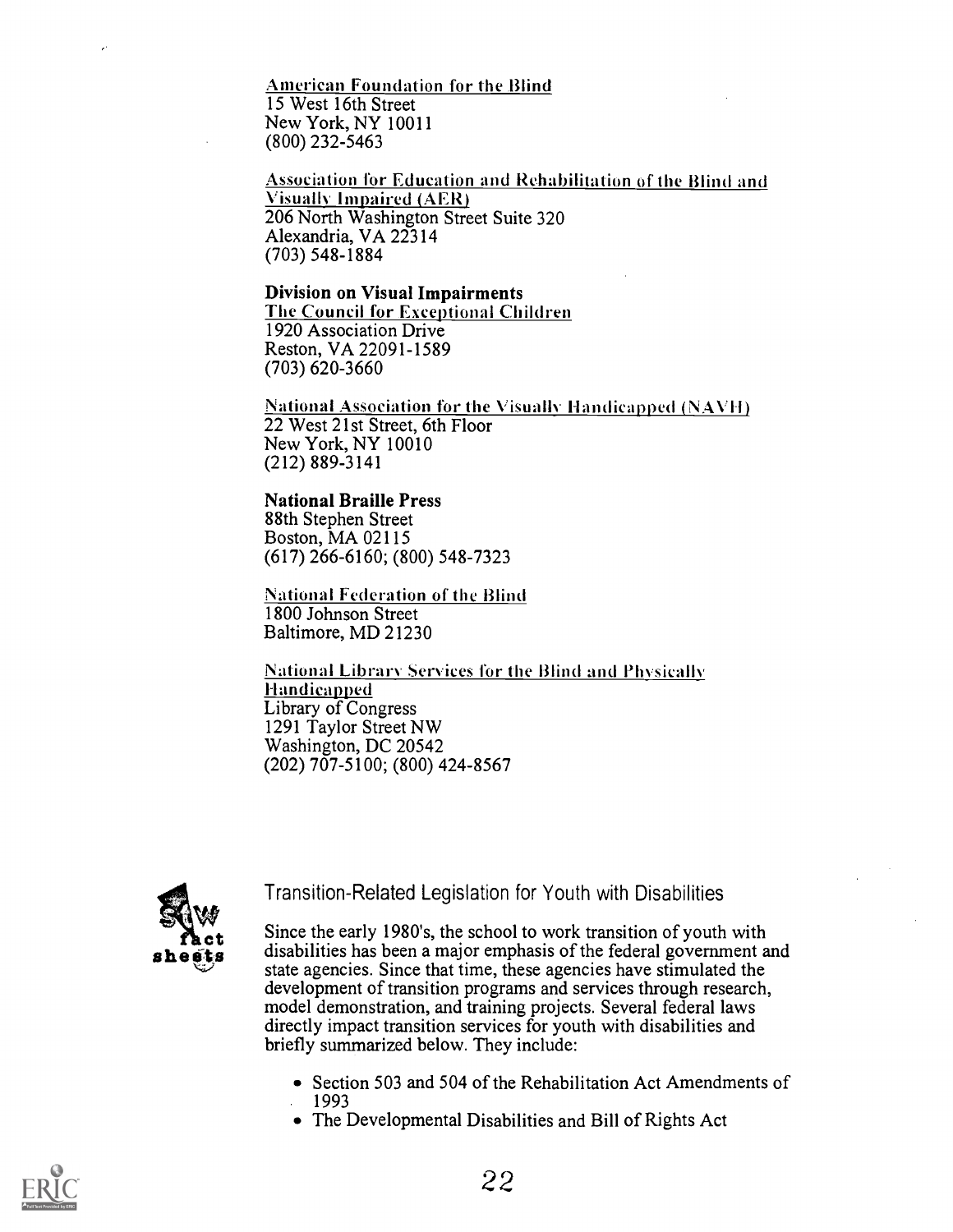- The Individuals with Disabilities Education Act (IDEA)
- The Americans with Disabilities Act of 1990 (ADA)

 $\ddot{\phantom{a}}$ 

÷.

 $\ddotsc$ 

| Title of Legislation                                         | Definition of 'Disability'                                                                                                                                                                                                                                                                                                                                                             | Description of the Law                                                                                                                                                                                                                                                                                                                                                                                                                                                                                                              |
|--------------------------------------------------------------|----------------------------------------------------------------------------------------------------------------------------------------------------------------------------------------------------------------------------------------------------------------------------------------------------------------------------------------------------------------------------------------|-------------------------------------------------------------------------------------------------------------------------------------------------------------------------------------------------------------------------------------------------------------------------------------------------------------------------------------------------------------------------------------------------------------------------------------------------------------------------------------------------------------------------------------|
| Section 503 of<br>the<br>Rehabilitation<br>Act (P.L. 93-112) | Section 503 of the<br>Rehabilitation Act<br>defines an individual<br>person who has a<br>record of, or is regard<br>as having a physical or maintain Affirmative<br>mental impairment<br>which substantially<br>limits one or more<br>major life activities<br>such as caring for<br>one's self, performing<br>manual tasks, walking,<br>speaking, breathing,<br>learning and working. | Section 503 of the<br>Rehabilitation Act<br>requires that federal<br>with a disability as any government contractors<br>and covered federal<br>subcontractors to<br>Action Plans for<br>lindividuals with<br>disabilities.                                                                                                                                                                                                                                                                                                          |
| Section 504 of<br>the<br>Rehabilitation<br>Act (P.L. 93-112) | Same as above.                                                                                                                                                                                                                                                                                                                                                                         | Section 504 provides<br>qualified individuals<br>with disabilities with<br>basic civil rights<br>protection in programs<br>and activities that<br>receive federal financial<br>assistance. It states that<br>'no otherwise qualified<br>disabled individuals in<br>the United States<br>shall, solely by reason of<br>a disability, be excluded<br>from the participation in,<br>be denied the benefits<br>of, or be subjected to<br>discrimination under any<br>program or activity<br>receiving federal<br>financial assistance.' |

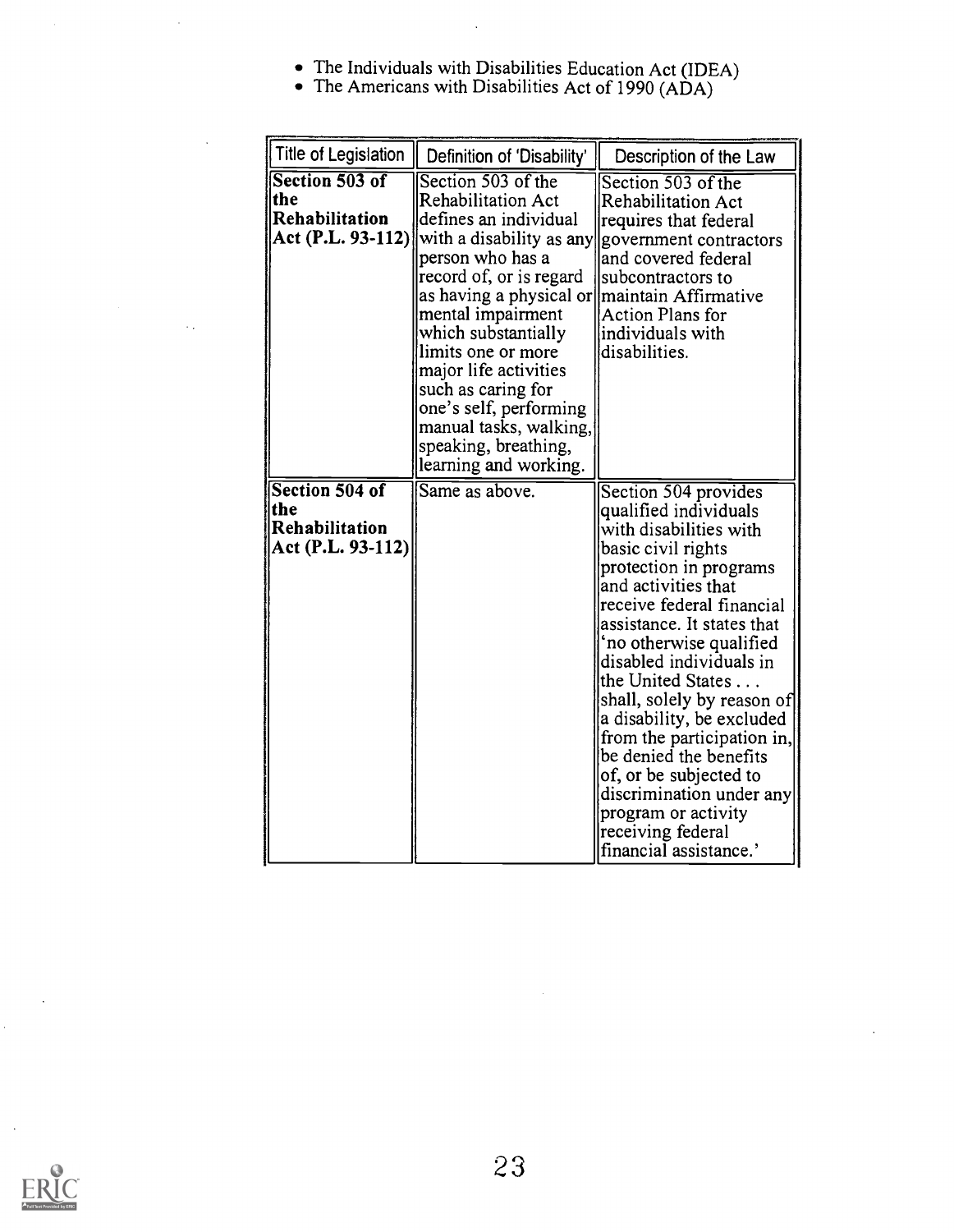| $ \text{The }$                     | The Act defines                     | Under the Act, formula    |  |
|------------------------------------|-------------------------------------|---------------------------|--|
| Developmental                      | "developmental                      | grants are provided to    |  |
| Disabilities and                   | disability" as "a                   | states for promoting,     |  |
| Bill of Rights Act severe, chronic |                                     | through systemic          |  |
| $(100 - 476)$                      | disability of an                    | change,                   |  |
|                                    | individual 5 years of               | capacity-building, and    |  |
|                                    | age or older that (a) is            | advocacy activities, the  |  |
|                                    | attributable to a                   | development of a          |  |
|                                    | mental or physical                  | consumer                  |  |
|                                    | impairment or                       | family-centered,          |  |
|                                    | combination of mental               | comprehensive system      |  |
|                                    | and physical                        | and a coordinated array   |  |
|                                    | impairments; (b) is                 | of culturally competent   |  |
|                                    | manifested before the               | services, supports, and   |  |
|                                    | person attains age 22;              | other assistance          |  |
|                                    | (c) is likely to                    | designed to achieve       |  |
|                                    | continue indefinitely;              | independence,             |  |
|                                    | $(d)$ results in                    | productivity, and         |  |
|                                    | substantial functional              | integration and inclusion |  |
|                                    | limitations in three or             | into the community.       |  |
|                                    | more of the following               |                           |  |
|                                    | areas of major life                 |                           |  |
|                                    | activity; (i) self-care;            |                           |  |
|                                    | (ii) receptive and                  |                           |  |
|                                    | expressive language;                |                           |  |
|                                    | (iii) learning; (iv)                |                           |  |
|                                    | mobility; (v)                       |                           |  |
|                                    | self-direction; (vi)                |                           |  |
|                                    | capacity for<br>independent living; |                           |  |
|                                    | and (vii) economic                  |                           |  |
|                                    | sufficiency; and (e)                |                           |  |
|                                    | reflects the                        |                           |  |
|                                    | individual's need for a             |                           |  |
|                                    | combination and                     |                           |  |
|                                    | sequence of special                 |                           |  |
|                                    | interdisciplinary, or               |                           |  |
|                                    | generic services,                   |                           |  |
|                                    | supports, or other                  |                           |  |
|                                    | assistance that is of               |                           |  |
|                                    | lifelong or extended                |                           |  |
|                                    | duration and is                     |                           |  |
|                                    | individually planned                |                           |  |
|                                    | and coordinated."                   |                           |  |
|                                    |                                     |                           |  |



 $\label{eq:2.1} \frac{1}{\sqrt{2}}\int_{\mathbb{R}^3}\frac{1}{\sqrt{2}}\left(\frac{1}{\sqrt{2}}\right)^2\frac{1}{\sqrt{2}}\left(\frac{1}{\sqrt{2}}\right)^2\frac{1}{\sqrt{2}}\left(\frac{1}{\sqrt{2}}\right)^2\frac{1}{\sqrt{2}}\left(\frac{1}{\sqrt{2}}\right)^2.$ 

 $\mathcal{L}^{\text{max}}_{\text{max}}$  , where  $\mathcal{L}^{\text{max}}_{\text{max}}$ 

 $\sim 10^{11}$  m  $^{-1}$ 

 $\mathcal{L}^{\text{max}}_{\text{max}}$ 

 $\mathcal{L}^{\text{max}}_{\text{max}}$  and  $\mathcal{L}^{\text{max}}_{\text{max}}$ 

 $\sim$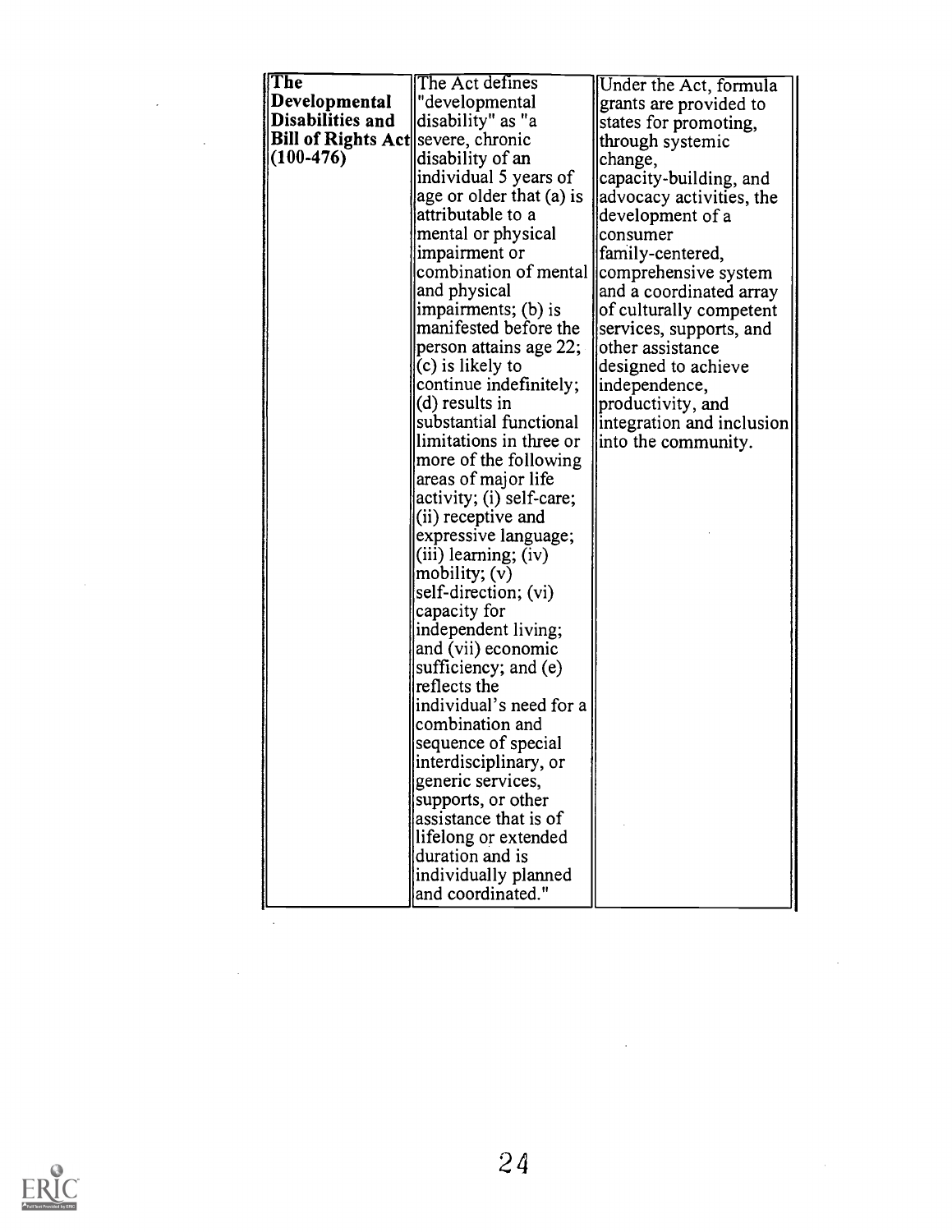| In 1990, Congress<br>with Disabilities<br>"children with<br>passed amendments to<br><b>Education Act</b><br>disabilities" as having<br>the Education for All<br>(IDEA) (P.L.<br>any following types of<br> Handicapped Children<br>$101-392$<br>disabilities: autism,<br>Act of 1975, now known<br>deaf-blindness,<br>as the Individuals with<br>hearing impairments,<br>Disabilities Education<br>serious emotional<br>Act (IDEA), requiring<br>disturbances, specific<br>transition planning and<br>learning disabilities,<br>services become an<br>speech or language<br>integral part of the<br>impairments,<br>special education<br>traumatic brain injury,<br>process. The IDEA<br>and visual<br>defines transition<br>impairments including<br>services as a coordinated<br>blindness; who, by<br>set of activities designed<br>reason thereof, need<br>within an<br>special education and<br>outcome-oriented<br>related services.<br>process, which promotes<br>movement from school<br>to post-school activities.<br>The amendments still<br>maintain free and<br>appropriate education<br>for all "children with<br>disabilities."<br><b>Americans with</b><br>The term disability<br>The ADA extends civil<br><b>Disabilities Act</b><br>means, with respect to<br>rights protections to<br>(ADA) of 1990<br>an individual: (i) a<br>individuals with<br>$(P.L. 101-476)$<br>physical impairment<br>disabilities. The Act<br>that substantially<br>guarantees equal<br>limits one or more of<br>opportunity for<br>the major life<br>individuals with<br>activities of such<br>disabilities in<br>individual; (ii) a<br>employment, public<br>record of such<br>accommodation,<br>impairment; or (iii)<br>transportation, state and<br>being regarded as<br>local government<br>having such<br>services, and<br>impairment.<br>telecommunications.<br>Title I of the ADA<br>prohibits discrimination<br>because of disability in |
|----------------------------------------------------------------------------------------------------------------------------------------------------------------------------------------------------------------------------------------------------------------------------------------------------------------------------------------------------------------------------------------------------------------------------------------------------------------------------------------------------------------------------------------------------------------------------------------------------------------------------------------------------------------------------------------------------------------------------------------------------------------------------------------------------------------------------------------------------------------------------------------------------------------------------------------------------------------------------------------------------------------------------------------------------------------------------------------------------------------------------------------------------------------------------------------------------------------------------------------------------------------------------------------------------------------------------------------------------------------------------------------------------------------------------------------------------------------------------------------------------------------------------------------------------------------------------------------------------------------------------------------------------------------------------------------------------------------------------------------------------------------------------------------------------------------------------------------------------------------------------------------------------------------------------------------------|
|                                                                                                                                                                                                                                                                                                                                                                                                                                                                                                                                                                                                                                                                                                                                                                                                                                                                                                                                                                                                                                                                                                                                                                                                                                                                                                                                                                                                                                                                                                                                                                                                                                                                                                                                                                                                                                                                                                                                              |
|                                                                                                                                                                                                                                                                                                                                                                                                                                                                                                                                                                                                                                                                                                                                                                                                                                                                                                                                                                                                                                                                                                                                                                                                                                                                                                                                                                                                                                                                                                                                                                                                                                                                                                                                                                                                                                                                                                                                              |
|                                                                                                                                                                                                                                                                                                                                                                                                                                                                                                                                                                                                                                                                                                                                                                                                                                                                                                                                                                                                                                                                                                                                                                                                                                                                                                                                                                                                                                                                                                                                                                                                                                                                                                                                                                                                                                                                                                                                              |
|                                                                                                                                                                                                                                                                                                                                                                                                                                                                                                                                                                                                                                                                                                                                                                                                                                                                                                                                                                                                                                                                                                                                                                                                                                                                                                                                                                                                                                                                                                                                                                                                                                                                                                                                                                                                                                                                                                                                              |
|                                                                                                                                                                                                                                                                                                                                                                                                                                                                                                                                                                                                                                                                                                                                                                                                                                                                                                                                                                                                                                                                                                                                                                                                                                                                                                                                                                                                                                                                                                                                                                                                                                                                                                                                                                                                                                                                                                                                              |
|                                                                                                                                                                                                                                                                                                                                                                                                                                                                                                                                                                                                                                                                                                                                                                                                                                                                                                                                                                                                                                                                                                                                                                                                                                                                                                                                                                                                                                                                                                                                                                                                                                                                                                                                                                                                                                                                                                                                              |
|                                                                                                                                                                                                                                                                                                                                                                                                                                                                                                                                                                                                                                                                                                                                                                                                                                                                                                                                                                                                                                                                                                                                                                                                                                                                                                                                                                                                                                                                                                                                                                                                                                                                                                                                                                                                                                                                                                                                              |
|                                                                                                                                                                                                                                                                                                                                                                                                                                                                                                                                                                                                                                                                                                                                                                                                                                                                                                                                                                                                                                                                                                                                                                                                                                                                                                                                                                                                                                                                                                                                                                                                                                                                                                                                                                                                                                                                                                                                              |
|                                                                                                                                                                                                                                                                                                                                                                                                                                                                                                                                                                                                                                                                                                                                                                                                                                                                                                                                                                                                                                                                                                                                                                                                                                                                                                                                                                                                                                                                                                                                                                                                                                                                                                                                                                                                                                                                                                                                              |
|                                                                                                                                                                                                                                                                                                                                                                                                                                                                                                                                                                                                                                                                                                                                                                                                                                                                                                                                                                                                                                                                                                                                                                                                                                                                                                                                                                                                                                                                                                                                                                                                                                                                                                                                                                                                                                                                                                                                              |
|                                                                                                                                                                                                                                                                                                                                                                                                                                                                                                                                                                                                                                                                                                                                                                                                                                                                                                                                                                                                                                                                                                                                                                                                                                                                                                                                                                                                                                                                                                                                                                                                                                                                                                                                                                                                                                                                                                                                              |
|                                                                                                                                                                                                                                                                                                                                                                                                                                                                                                                                                                                                                                                                                                                                                                                                                                                                                                                                                                                                                                                                                                                                                                                                                                                                                                                                                                                                                                                                                                                                                                                                                                                                                                                                                                                                                                                                                                                                              |
|                                                                                                                                                                                                                                                                                                                                                                                                                                                                                                                                                                                                                                                                                                                                                                                                                                                                                                                                                                                                                                                                                                                                                                                                                                                                                                                                                                                                                                                                                                                                                                                                                                                                                                                                                                                                                                                                                                                                              |
|                                                                                                                                                                                                                                                                                                                                                                                                                                                                                                                                                                                                                                                                                                                                                                                                                                                                                                                                                                                                                                                                                                                                                                                                                                                                                                                                                                                                                                                                                                                                                                                                                                                                                                                                                                                                                                                                                                                                              |
|                                                                                                                                                                                                                                                                                                                                                                                                                                                                                                                                                                                                                                                                                                                                                                                                                                                                                                                                                                                                                                                                                                                                                                                                                                                                                                                                                                                                                                                                                                                                                                                                                                                                                                                                                                                                                                                                                                                                              |
|                                                                                                                                                                                                                                                                                                                                                                                                                                                                                                                                                                                                                                                                                                                                                                                                                                                                                                                                                                                                                                                                                                                                                                                                                                                                                                                                                                                                                                                                                                                                                                                                                                                                                                                                                                                                                                                                                                                                              |
|                                                                                                                                                                                                                                                                                                                                                                                                                                                                                                                                                                                                                                                                                                                                                                                                                                                                                                                                                                                                                                                                                                                                                                                                                                                                                                                                                                                                                                                                                                                                                                                                                                                                                                                                                                                                                                                                                                                                              |
|                                                                                                                                                                                                                                                                                                                                                                                                                                                                                                                                                                                                                                                                                                                                                                                                                                                                                                                                                                                                                                                                                                                                                                                                                                                                                                                                                                                                                                                                                                                                                                                                                                                                                                                                                                                                                                                                                                                                              |
|                                                                                                                                                                                                                                                                                                                                                                                                                                                                                                                                                                                                                                                                                                                                                                                                                                                                                                                                                                                                                                                                                                                                                                                                                                                                                                                                                                                                                                                                                                                                                                                                                                                                                                                                                                                                                                                                                                                                              |
|                                                                                                                                                                                                                                                                                                                                                                                                                                                                                                                                                                                                                                                                                                                                                                                                                                                                                                                                                                                                                                                                                                                                                                                                                                                                                                                                                                                                                                                                                                                                                                                                                                                                                                                                                                                                                                                                                                                                              |
|                                                                                                                                                                                                                                                                                                                                                                                                                                                                                                                                                                                                                                                                                                                                                                                                                                                                                                                                                                                                                                                                                                                                                                                                                                                                                                                                                                                                                                                                                                                                                                                                                                                                                                                                                                                                                                                                                                                                              |
|                                                                                                                                                                                                                                                                                                                                                                                                                                                                                                                                                                                                                                                                                                                                                                                                                                                                                                                                                                                                                                                                                                                                                                                                                                                                                                                                                                                                                                                                                                                                                                                                                                                                                                                                                                                                                                                                                                                                              |
|                                                                                                                                                                                                                                                                                                                                                                                                                                                                                                                                                                                                                                                                                                                                                                                                                                                                                                                                                                                                                                                                                                                                                                                                                                                                                                                                                                                                                                                                                                                                                                                                                                                                                                                                                                                                                                                                                                                                              |
|                                                                                                                                                                                                                                                                                                                                                                                                                                                                                                                                                                                                                                                                                                                                                                                                                                                                                                                                                                                                                                                                                                                                                                                                                                                                                                                                                                                                                                                                                                                                                                                                                                                                                                                                                                                                                                                                                                                                              |
|                                                                                                                                                                                                                                                                                                                                                                                                                                                                                                                                                                                                                                                                                                                                                                                                                                                                                                                                                                                                                                                                                                                                                                                                                                                                                                                                                                                                                                                                                                                                                                                                                                                                                                                                                                                                                                                                                                                                              |
|                                                                                                                                                                                                                                                                                                                                                                                                                                                                                                                                                                                                                                                                                                                                                                                                                                                                                                                                                                                                                                                                                                                                                                                                                                                                                                                                                                                                                                                                                                                                                                                                                                                                                                                                                                                                                                                                                                                                              |
|                                                                                                                                                                                                                                                                                                                                                                                                                                                                                                                                                                                                                                                                                                                                                                                                                                                                                                                                                                                                                                                                                                                                                                                                                                                                                                                                                                                                                                                                                                                                                                                                                                                                                                                                                                                                                                                                                                                                              |
|                                                                                                                                                                                                                                                                                                                                                                                                                                                                                                                                                                                                                                                                                                                                                                                                                                                                                                                                                                                                                                                                                                                                                                                                                                                                                                                                                                                                                                                                                                                                                                                                                                                                                                                                                                                                                                                                                                                                              |
|                                                                                                                                                                                                                                                                                                                                                                                                                                                                                                                                                                                                                                                                                                                                                                                                                                                                                                                                                                                                                                                                                                                                                                                                                                                                                                                                                                                                                                                                                                                                                                                                                                                                                                                                                                                                                                                                                                                                              |
|                                                                                                                                                                                                                                                                                                                                                                                                                                                                                                                                                                                                                                                                                                                                                                                                                                                                                                                                                                                                                                                                                                                                                                                                                                                                                                                                                                                                                                                                                                                                                                                                                                                                                                                                                                                                                                                                                                                                              |
|                                                                                                                                                                                                                                                                                                                                                                                                                                                                                                                                                                                                                                                                                                                                                                                                                                                                                                                                                                                                                                                                                                                                                                                                                                                                                                                                                                                                                                                                                                                                                                                                                                                                                                                                                                                                                                                                                                                                              |
|                                                                                                                                                                                                                                                                                                                                                                                                                                                                                                                                                                                                                                                                                                                                                                                                                                                                                                                                                                                                                                                                                                                                                                                                                                                                                                                                                                                                                                                                                                                                                                                                                                                                                                                                                                                                                                                                                                                                              |
|                                                                                                                                                                                                                                                                                                                                                                                                                                                                                                                                                                                                                                                                                                                                                                                                                                                                                                                                                                                                                                                                                                                                                                                                                                                                                                                                                                                                                                                                                                                                                                                                                                                                                                                                                                                                                                                                                                                                              |
|                                                                                                                                                                                                                                                                                                                                                                                                                                                                                                                                                                                                                                                                                                                                                                                                                                                                                                                                                                                                                                                                                                                                                                                                                                                                                                                                                                                                                                                                                                                                                                                                                                                                                                                                                                                                                                                                                                                                              |
|                                                                                                                                                                                                                                                                                                                                                                                                                                                                                                                                                                                                                                                                                                                                                                                                                                                                                                                                                                                                                                                                                                                                                                                                                                                                                                                                                                                                                                                                                                                                                                                                                                                                                                                                                                                                                                                                                                                                              |
|                                                                                                                                                                                                                                                                                                                                                                                                                                                                                                                                                                                                                                                                                                                                                                                                                                                                                                                                                                                                                                                                                                                                                                                                                                                                                                                                                                                                                                                                                                                                                                                                                                                                                                                                                                                                                                                                                                                                              |
|                                                                                                                                                                                                                                                                                                                                                                                                                                                                                                                                                                                                                                                                                                                                                                                                                                                                                                                                                                                                                                                                                                                                                                                                                                                                                                                                                                                                                                                                                                                                                                                                                                                                                                                                                                                                                                                                                                                                              |
|                                                                                                                                                                                                                                                                                                                                                                                                                                                                                                                                                                                                                                                                                                                                                                                                                                                                                                                                                                                                                                                                                                                                                                                                                                                                                                                                                                                                                                                                                                                                                                                                                                                                                                                                                                                                                                                                                                                                              |
|                                                                                                                                                                                                                                                                                                                                                                                                                                                                                                                                                                                                                                                                                                                                                                                                                                                                                                                                                                                                                                                                                                                                                                                                                                                                                                                                                                                                                                                                                                                                                                                                                                                                                                                                                                                                                                                                                                                                              |
|                                                                                                                                                                                                                                                                                                                                                                                                                                                                                                                                                                                                                                                                                                                                                                                                                                                                                                                                                                                                                                                                                                                                                                                                                                                                                                                                                                                                                                                                                                                                                                                                                                                                                                                                                                                                                                                                                                                                              |
|                                                                                                                                                                                                                                                                                                                                                                                                                                                                                                                                                                                                                                                                                                                                                                                                                                                                                                                                                                                                                                                                                                                                                                                                                                                                                                                                                                                                                                                                                                                                                                                                                                                                                                                                                                                                                                                                                                                                              |
|                                                                                                                                                                                                                                                                                                                                                                                                                                                                                                                                                                                                                                                                                                                                                                                                                                                                                                                                                                                                                                                                                                                                                                                                                                                                                                                                                                                                                                                                                                                                                                                                                                                                                                                                                                                                                                                                                                                                              |
| regard to application                                                                                                                                                                                                                                                                                                                                                                                                                                                                                                                                                                                                                                                                                                                                                                                                                                                                                                                                                                                                                                                                                                                                                                                                                                                                                                                                                                                                                                                                                                                                                                                                                                                                                                                                                                                                                                                                                                                        |
| procedures, hiring,                                                                                                                                                                                                                                                                                                                                                                                                                                                                                                                                                                                                                                                                                                                                                                                                                                                                                                                                                                                                                                                                                                                                                                                                                                                                                                                                                                                                                                                                                                                                                                                                                                                                                                                                                                                                                                                                                                                          |
| promotion, discharge,                                                                                                                                                                                                                                                                                                                                                                                                                                                                                                                                                                                                                                                                                                                                                                                                                                                                                                                                                                                                                                                                                                                                                                                                                                                                                                                                                                                                                                                                                                                                                                                                                                                                                                                                                                                                                                                                                                                        |
| compensation, training                                                                                                                                                                                                                                                                                                                                                                                                                                                                                                                                                                                                                                                                                                                                                                                                                                                                                                                                                                                                                                                                                                                                                                                                                                                                                                                                                                                                                                                                                                                                                                                                                                                                                                                                                                                                                                                                                                                       |
| and other terms                                                                                                                                                                                                                                                                                                                                                                                                                                                                                                                                                                                                                                                                                                                                                                                                                                                                                                                                                                                                                                                                                                                                                                                                                                                                                                                                                                                                                                                                                                                                                                                                                                                                                                                                                                                                                                                                                                                              |
| conditions, and                                                                                                                                                                                                                                                                                                                                                                                                                                                                                                                                                                                                                                                                                                                                                                                                                                                                                                                                                                                                                                                                                                                                                                                                                                                                                                                                                                                                                                                                                                                                                                                                                                                                                                                                                                                                                                                                                                                              |
| privileges of                                                                                                                                                                                                                                                                                                                                                                                                                                                                                                                                                                                                                                                                                                                                                                                                                                                                                                                                                                                                                                                                                                                                                                                                                                                                                                                                                                                                                                                                                                                                                                                                                                                                                                                                                                                                                                                                                                                                |
| employment.                                                                                                                                                                                                                                                                                                                                                                                                                                                                                                                                                                                                                                                                                                                                                                                                                                                                                                                                                                                                                                                                                                                                                                                                                                                                                                                                                                                                                                                                                                                                                                                                                                                                                                                                                                                                                                                                                                                                  |



 $\bar{\beta}$ 

 $\bar{z}$ 

 $\frac{1}{2} \frac{1}{2} \frac{1}{2} \frac{1}{2}$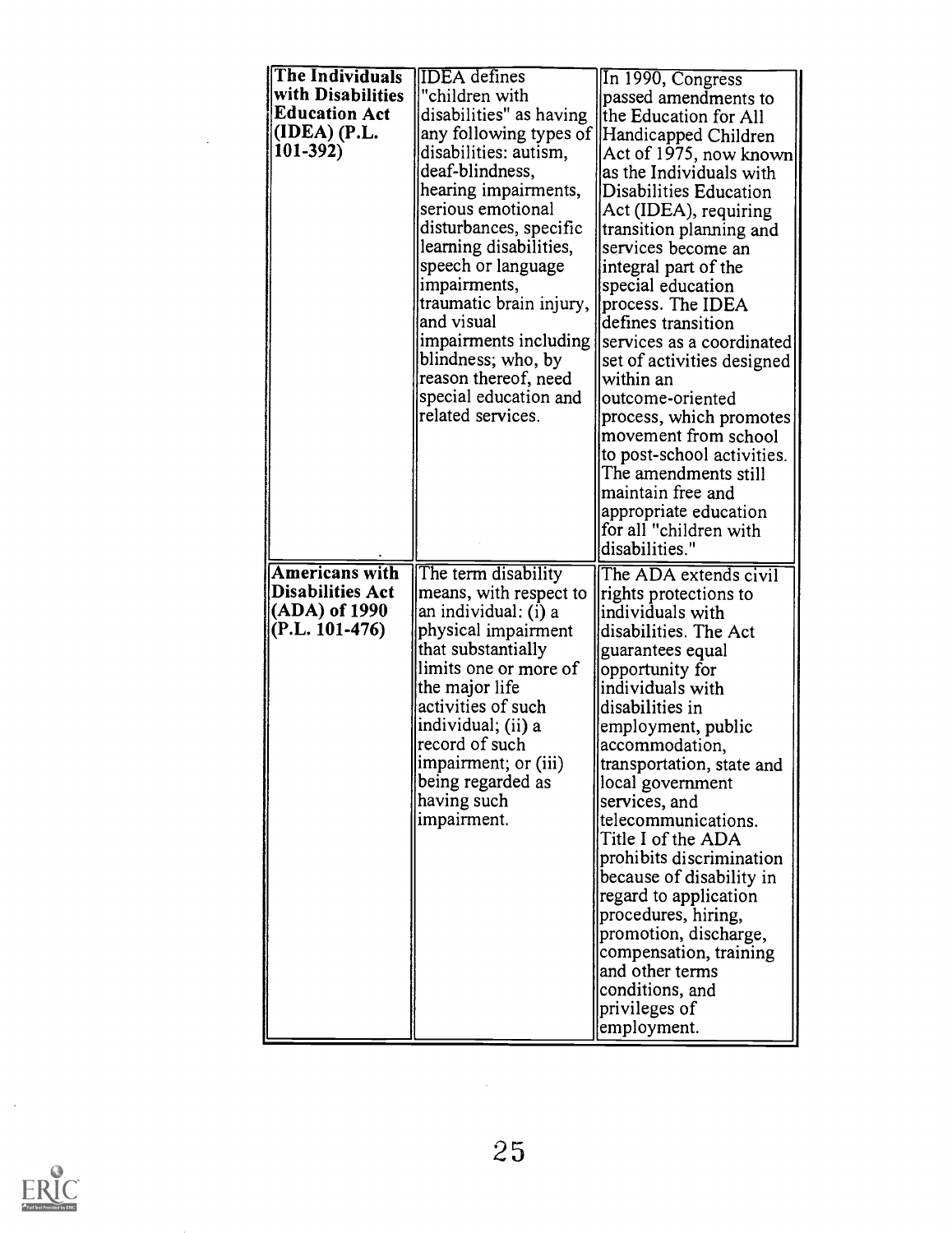Americans with Disabilities Act (ADA) Factsheet



**COLUTE:** The Americans with Disabilities Act (ADA) of 1990 prohibits<br> **sheets**discrimination against individuals with disabilities in employment, The Americans with Disabilities Act (ADA) of 1990 prohibits transportation, public accommodation, communications, activities of state and local government.

> Employers with 15 or more employees must comply to Title I of the ADA. Title I prohibits discriminate against an qualified persons with disabilities in all public sector and most private sector employment. The ADA does not set quotas or interfere with an employer's right to hire the most qualified candidate.

Who Must Comply

Under Title I employers, employment agencies, labor organizations, and joint labor-management committees must:

- have nondiscriminatory application procedures, qualification standards, selection criteria, and all other terms and conditions of employment; and
- make reasonable accommodation to known limitations of a qualified applicant or employee unless to do so would case an undue hardship.

» Exceptions to Compliance

The ADA makes exception to compliance under Title I to religious entities and private member clubs.

## Reasonable Accommodations

Providing a reasonable accommodation means modifying or adjusting an existing facility to be readily accessible to and usable by an individual with a disability. Reasonable accommodations as defined by the ADA is any change in the work environment or the way things are customarily done which will allow an individual with a disability equal employment opportunity. Employers must accommodate individuals from the time of inquiry to the end of employment.

Accommodations must be provided:

- during the job application and interview processes;
- at the work place, when the employee performs the job tasks; and
- for any benefits and privileges of the job.

Typical accommodations include:

physical accessibility (e.g., putting in ramps, lowering the desk);

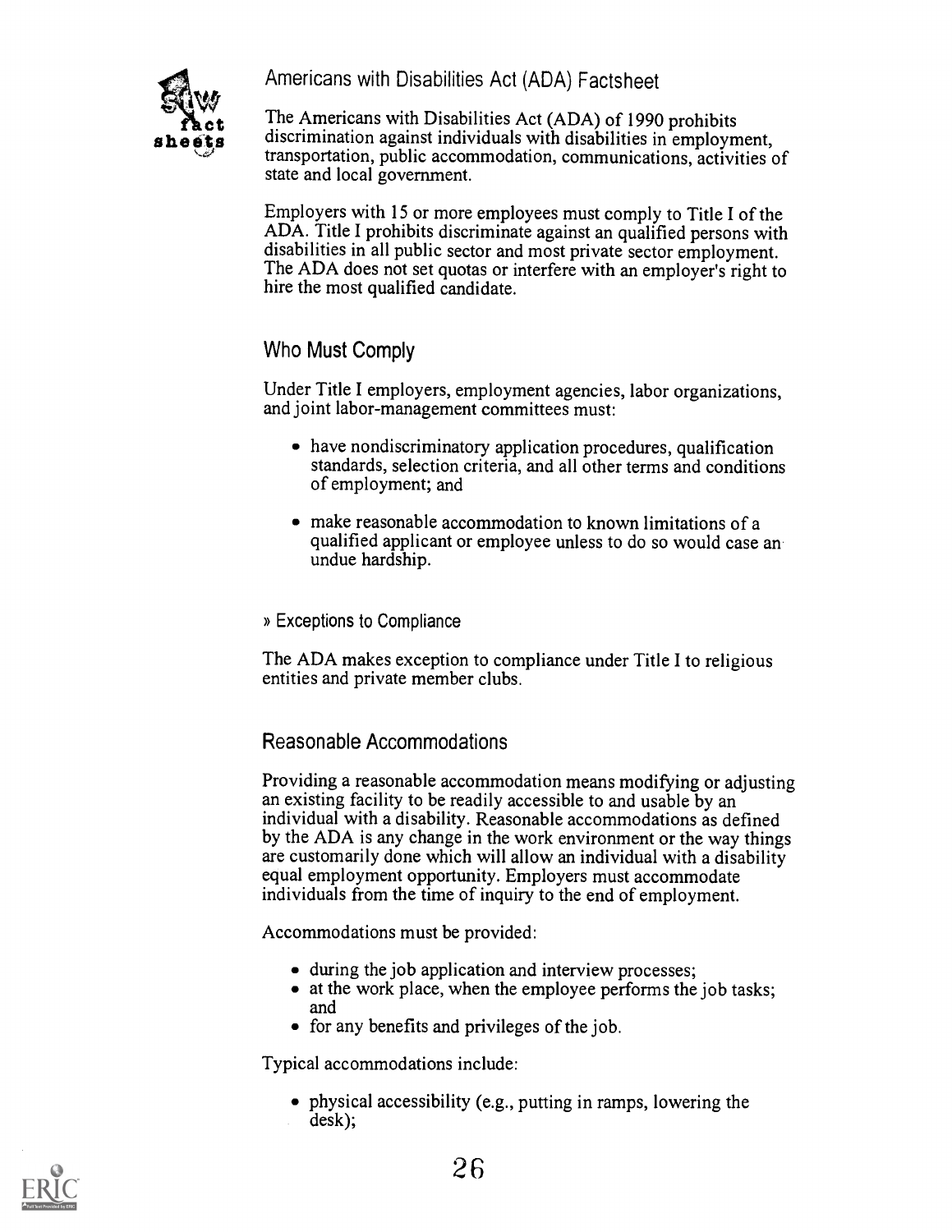- job restructuring (i.e. eliminating or reassigning essential job functions);
- part-time or modified work schedules (e.g., giving a worker a permanent shift so that he or she can access public transportation);
- altering when or how a job function is performed;
- reassignment to vacant positions (not available to new applicants);
- acquisition or modification of equipment or devices (e.g., TTY, adaptive computers);
- adjusting or modifying examinations, training materials and policies (e.g., making materials available in large print or braille); and
- providing qualified readers and interpreters.

### Cost of Accommodations

Many employers fear the costs of making accommodations. This concern is understandable, but employers should remember that the ADA does not require them to make an accommodation if it is place an "undue hardship" on that organization. An undue hardship is defined as any action requiring significant difficulty or expense when condsidered in light of factors such as the employer's size, financial resources, and the nature and structure of the operation.

#### Resources

U.S. Department of Justice ADA Information Line 800/514-0301 or 800/514-0383 (TTY).

Job Accommodations Network (JAN) P.O. Box 6123 Morgantown, WV 26506-6123 (800) 526-7234 (800) 526-4698 (WV only)

Regional Disability and Business Technical Assistance Centers The National Institute on Disability and Rehabilitation Research (NIDRR) established ten regional centers to provide information, training, technical assistance and referral on ADA.

» Region I

New England Disability Business and Techncial Assistance Center Adaptive Environments Center, Inc. 374 Congress Street, Suite 301 Boston, MA 02210  $csabaticr@adaptenv.org$ 

» Region II

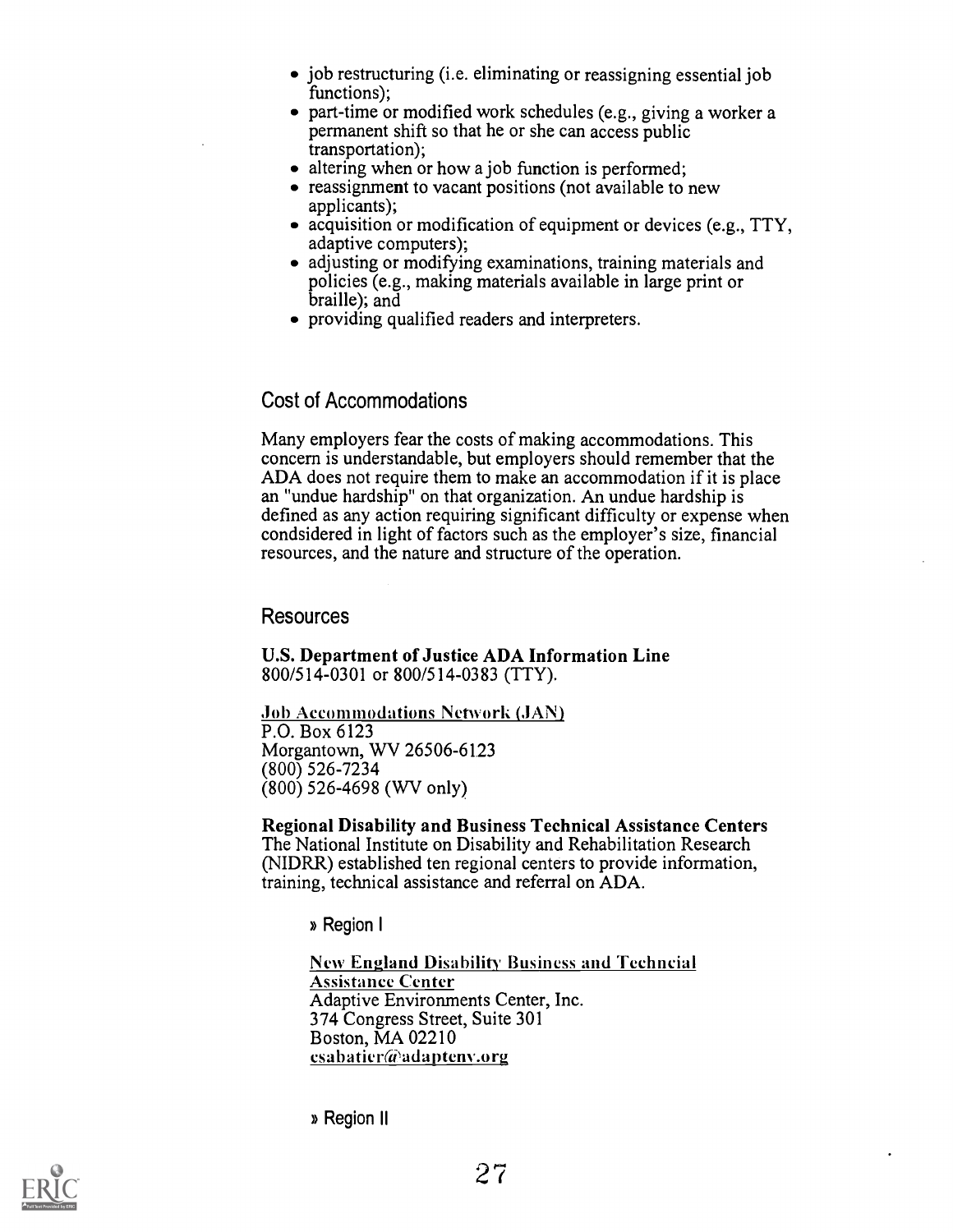Northeast Disability and Business Technical Assistance Center United Cerebral Palsy Associations of New Jersey 354 South Broad Street Trenton, NJ 08608 huntley@njdhs.uu.holonet.net

» Region III

Mid-Atlantic Disability. and Business Technical Assistance Center TransCen, Inc. 451 Hungerford Drive, Suite 607 Rockville, MD 20850 a da info@trancen.org

» Region IV

Southeast Disability and Business Technical Assistance Center United Cerebral Palsy Associations, Inc. 1776 Peachtree Road, Suite 208 North Atlanta, GA 30309-2351 sedbtac@ucpa.org

» Region V

Great Lakes Disability and Business Technical Assistance Center University of Illinois/Chicago Institute on Disability and Human Development 1640 West Roosevelt Road Chicago, IL 60608-6904 greatlakes@uic.edu

» Region VI

Southwest Disability and Business Technical **Assistance Center** The Institute for Rehabilitation and Research Independent Living Research Utilization 2323 South Shepherd Boulevard, Suite 1000 Houston, TX 77019 lfrieden@bcm.tmc.edu

» Region VII

Great Plains Disability and Business Technical Assistance Center

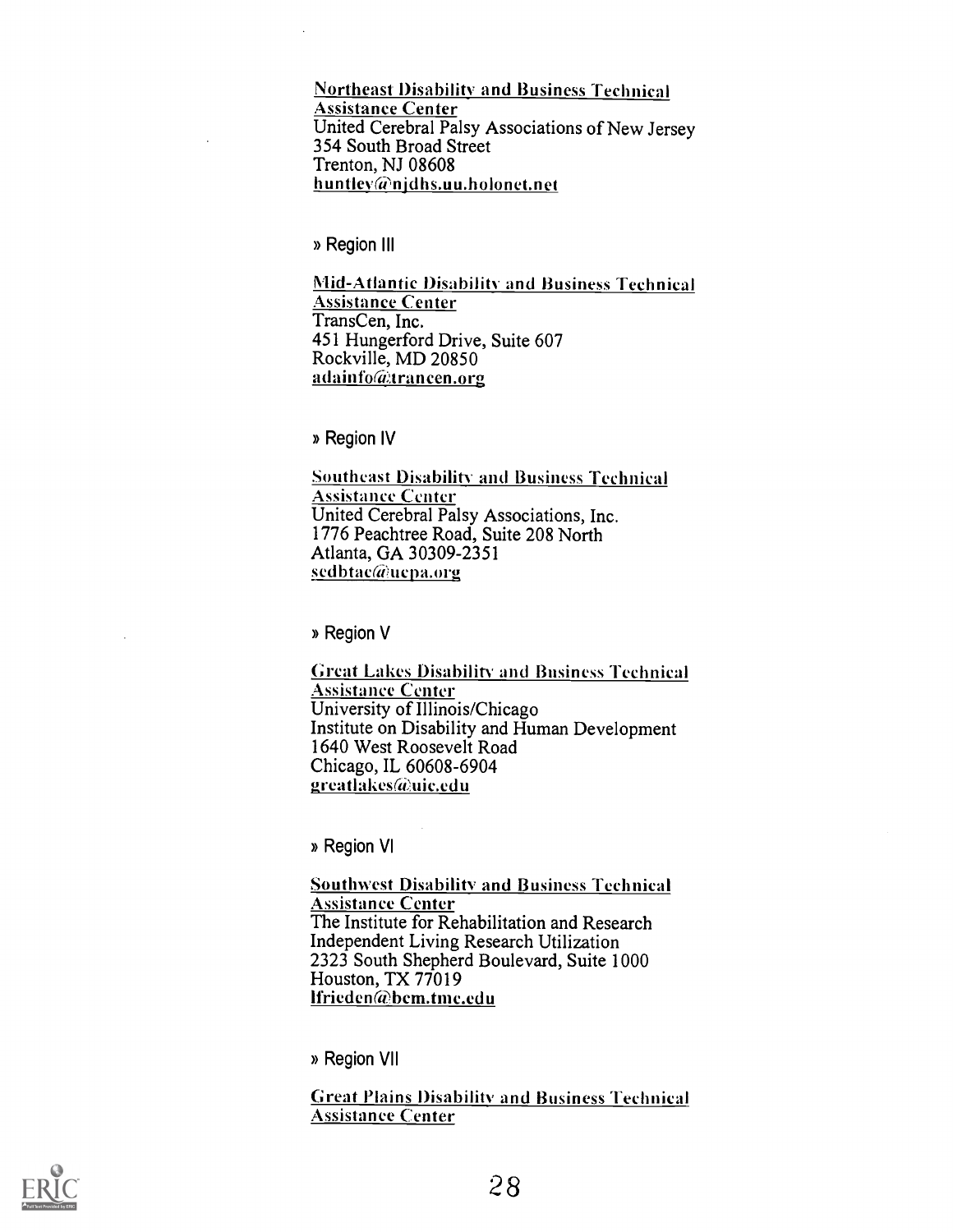University of Missouri-Columbia 310 Jesse Hall Columbia, MO 65211  $adah@showne.missouri.edu$ 

» Region VIII

Rocky Mountain Disability and Business Technical Assistance Center Meeting the Challenge, Inc. 3630 Sinton Road, Suite 103 Colorado Springs, CO 80907-5072 going $\omega$ mteine.com

» Region IX

Pacific Coast Disability and Business Technical Assistance Center Public Health Institute 2168 Shattuck Avenue, Suite 301 Berkeley, CA 94704-1307 adatech@pdbtac.org

» Region X

Northwest Disability and Business Technical Assistance Center Washington State Governor's Committee on Disability Issues and Employment P.O. Box 9046,.MS 6000 Olympia, WA 98507-9046



Disability Etiquette

# **Tact**<br> **sheets** General Strategies for Interacting with Youth with Disabilities

Following are basic guidelines for interacting with and considering accommodations for youth with disabilities:

- Do not assume assistance is needed. Offer assistance and wait until it is accepted before giving it to that person.
- Talk directly to the young person.
- Treat people with disabilities as you would anyone else-- with respect.
- Remember that accommodating people with disabilities in the classroom or on the job may be a matter of common sense.
- Ask the person with a disability to show their strengths and abilities when developing an accommodation.
- Ask the person with a disability if they have thoughts or ideas

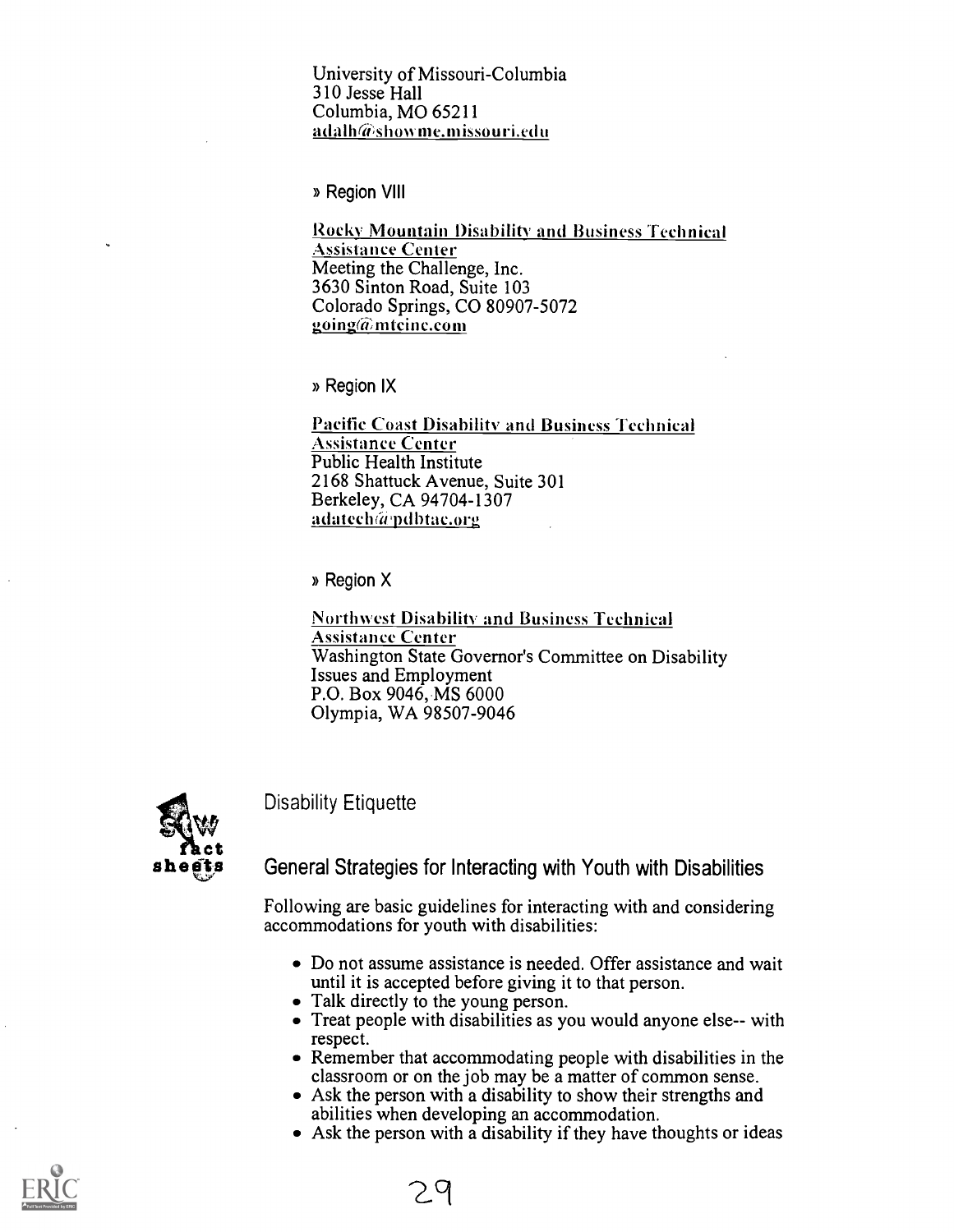about how to best provide an accommodation. Then, develop the accommodation together.

- Become knowledgeable about the person's disability.
- Respect the person's privacy. Only discuss accommodations or modifications in a private setting and keep the issues confidential.

Enhancing the Work or Learning Environment

The environment in which young people operate may influence their success. It is important to create an atmosphere of acceptance. Treat youth with disabilities as you would any other young adult:

- Show respect
- Be honest
- Offer patience
- Provide understanding
- Remain flexible
- Be open minded

#### Communicating Disability Awareness

Sensitivity training can increase awareness and confidence people have in supervising and working with young people with disabilities. Disability etiquette may be as simple as demonstrating respect for others by practicing common courtesy. For example:

Treat employees with disabilities like anyone else. Just as all employees are not the same, individuals with disabilities differ in personality, talents, and skills. If you feel uncomfortable around someone with a disability, learn more about that disability. You can do this by simply asking them for more information.

Having a disability in one development area does not mean there are limitations in others. Never equate a disability with other limitations. When working with a young adult with a disability, it may be useful to have some basic information about what his or her specific disability may encompass. For instance, individuals who have a vision or speech impairment most often do not have impairments in other areas. Never assume a person with a disability cannot do something because of that disability. If you are not sure about a person's abilities or limitations, ask him or her as you would any other employee.

Ask before you help. Do not assume that because someone has a disability, he or she needs help. If you think someone needs assistance, first ask if assistance is wanted.

Recognize the talents of youth with disabilities. Youth with disabilities bring an array of talents to their jobs and, as anyone else, can be valuable resources to the company. If you have little experience working with individuals with disabilities, you may have trouble envisioning their capabilities on the job. Ask the young person what they are good at doing and what they like doing, then look for

30

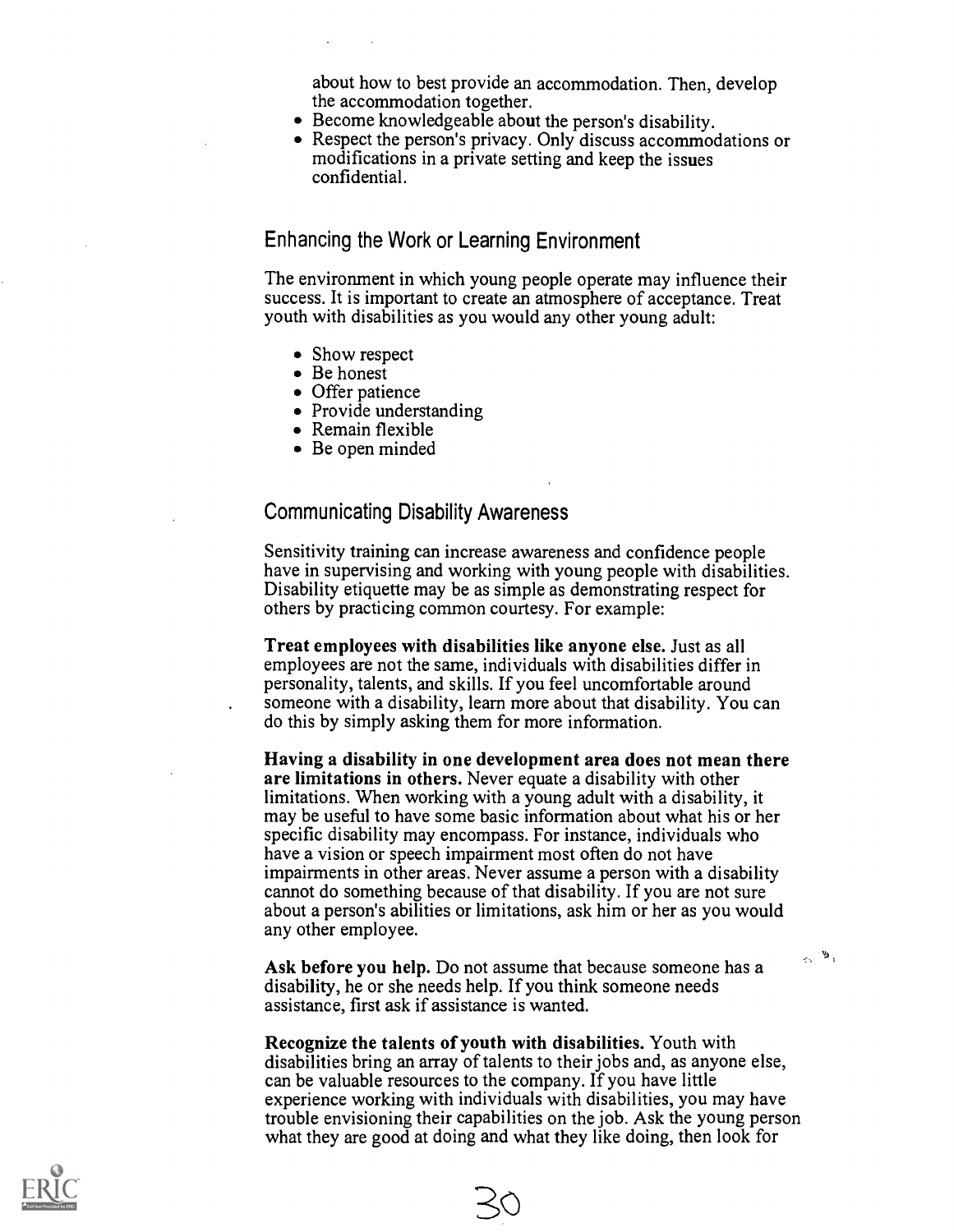opportunities for that person to use those talents.

Use respectful language. Language expresses and influences ideas. The language used to depict a person with a disability can reflect the attitude of the speaker. Therefore, it is important to use positive, humanizing language. Careful use of language can result in less stigma and stereotyping. Some tips on how to think, speak, and write about persons with disabilities in positive terms are:

- Emphasize the person first rather than the person's disability. By having the descriptor follow the noun (i.e., "person with a learning disability" rather than the "learning-disabled person"), the person is the focus, not the disability.
- Avoid value-laden phrases. Phrases such as "victim of...," "afflicted with...," and "suffering from..." imply helplessness or distress.
- Do not use the word "disease". Many disabilities are not a result of an illness or disease.
- Avoid statements that imply a person can't do something because of a disability. For example, "She's deaf, but very bright" implies that the person's intelligence is connected to her ability to hear. Instead, emphasize their abilities.
- Include people with disabilities as active participants. Interaction in social and work settings between employees with disabilities and those without disabilities helps to break down barriers and open lines of communication.
- By referring to youth with disabilities in positive terms, people learn to focus on their talents, skills, and contributions. As language becomes more positive, thought patterns and attitudes will begin to follow suit and employers will focus on the abilities of their employees, not their limitations.

This information has been adapted from. Thuli, K. J. & Phelps, B. R. (1994). ADA alliances to educate and employ people with disabilities: A handbook for employers, instructors, and teacher educators. Madison, WI: Center on Education and Work.

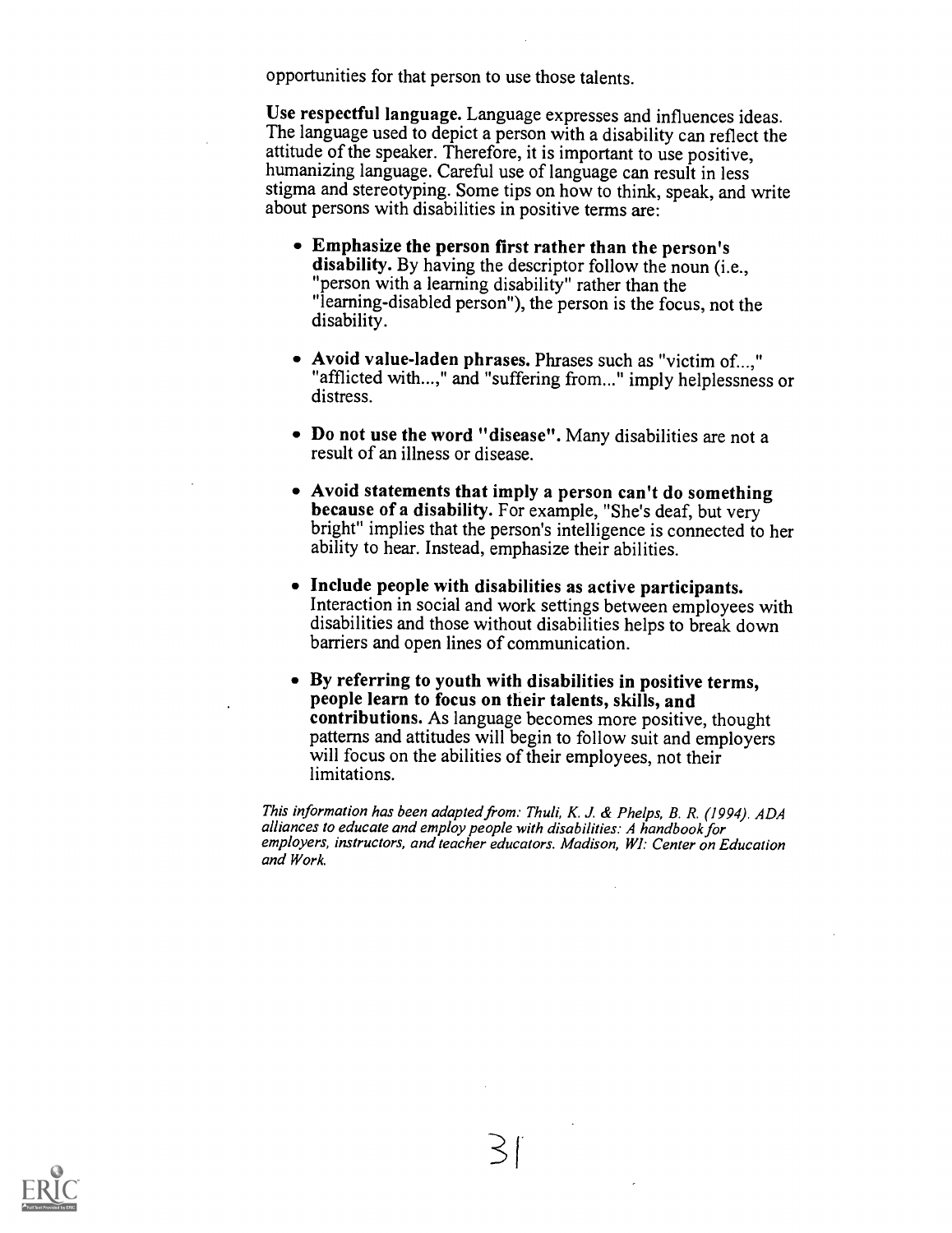Credits



Richard L. Horne, Academy for Educational Development Kelli J. Thuli, Academy for Educational Development

Additional research and assistance provided by Kathy Wilson.

As always, we encourage you to share and reproduce these materials, but please credit the National Transition Alliance for Youth with Disabilities.

The School to Work Fact Sheets are a product of the National Transition Alliance for Youth with Disabilities (NTA), Cooperative Agreement Number H158M50001. The NTA is jointly funded by the US. Departments of Education and Labor, including the Office of Special Education and Rehabilitative Services, and the National School-to-Work Office. Contents of this document do not necessarily reflect the views or policies of the Departments of Education or Labor, nor does mention of trade names, commercial products, or organizations imply endorsement by the U.S. Government.

The partners of the National Transition Alliance are the Transition Research Institute at the University of Illinois, the National Transition Network, Institute on Community Integration at the University of Minnesota, the Academy for Educational Development, the Council of Chief State School Officers, the National Alliance of Business, and the National Association of State Directors of Special Education. Collaborators of the National Transition Alliance are equal opportunity employers and educators.

This product was produced for the National Transition Alliance by the Academy for Educational Development.

July 1998.